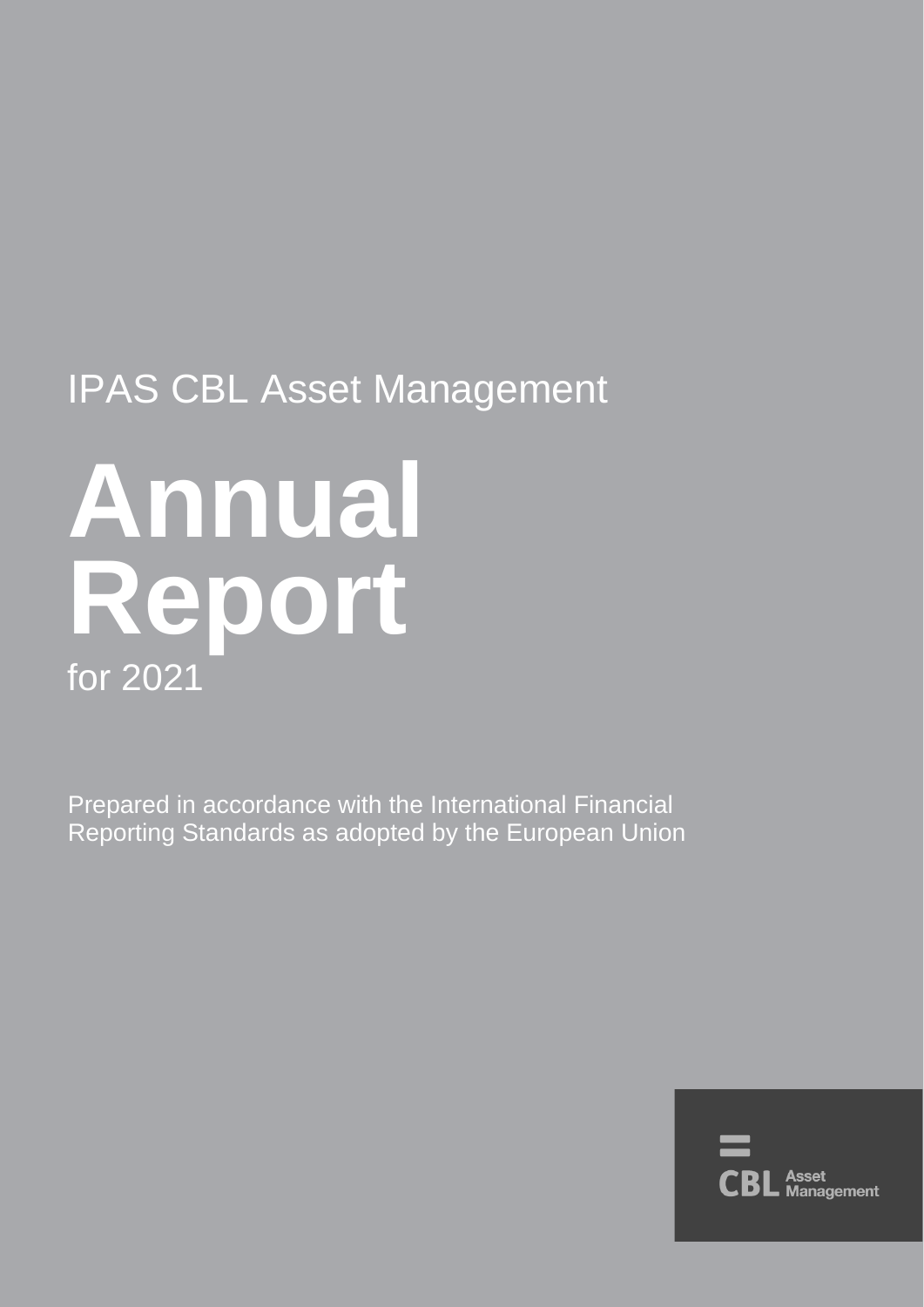IPAS CBL Asset Management Annual Report for 2021

#### **CONTENTS**

| General information                                       | 3              |
|-----------------------------------------------------------|----------------|
| Management report                                         | $\overline{4}$ |
| Statement of the management's responsibilities            | 7              |
| Separate income statement                                 | 8              |
| Separate balance sheet                                    | 9              |
| Separate statement of cash flows                          | 10             |
| Separate statement of changes to the shareholder's equity | 11             |
| Notes to the separate financial statements                | 12             |
| Independent auditor's report                              | 30             |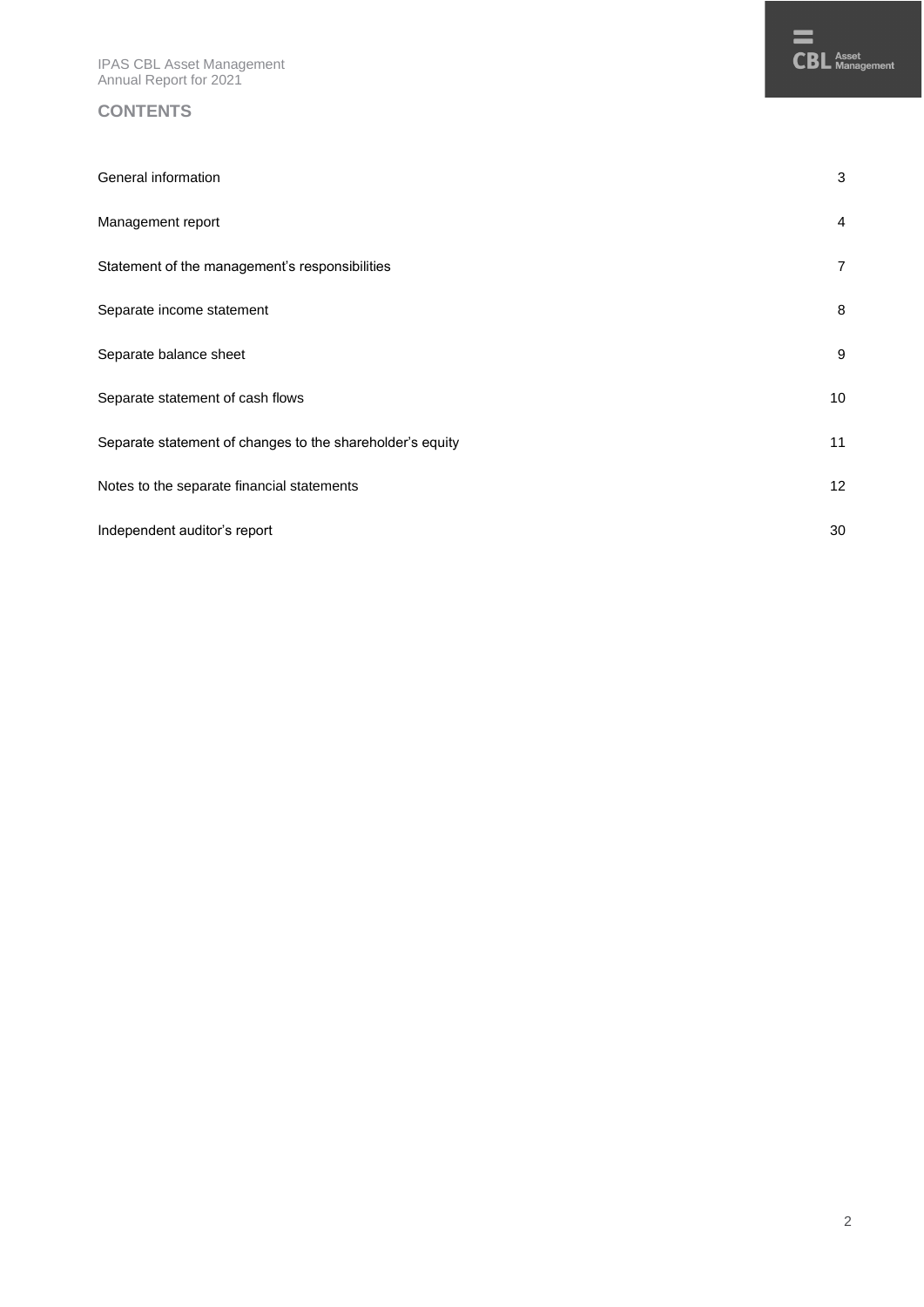IPAS CBL Asset Management Annual Report for 2021

#### **GENERAL INFORMATION**

| <b>Name of the Company</b>                                                           | <b>CBL Asset Management</b>                                                                                                                                                                                                                                                                                                                                                                                                                                                                                                                   |
|--------------------------------------------------------------------------------------|-----------------------------------------------------------------------------------------------------------------------------------------------------------------------------------------------------------------------------------------------------------------------------------------------------------------------------------------------------------------------------------------------------------------------------------------------------------------------------------------------------------------------------------------------|
| <b>Legal status</b>                                                                  | Joint stock investment management company                                                                                                                                                                                                                                                                                                                                                                                                                                                                                                     |
| <b>Registration number with the</b><br><b>Enterprise Register, place and</b><br>date | 40003577500<br>Riga, 11 January 2002                                                                                                                                                                                                                                                                                                                                                                                                                                                                                                          |
| Legal address                                                                        | Republikas laukums 2a,<br>Riga, Latvia, LV-1010                                                                                                                                                                                                                                                                                                                                                                                                                                                                                               |
| <b>Shareholder</b>                                                                   | AS Citadele banka (100%)<br>Republikas laukums 2a<br>Riga, Latvia, LV-1522                                                                                                                                                                                                                                                                                                                                                                                                                                                                    |
| <b>Investments in companies</b>                                                      | OOO Mizush Asset Management Ukraina (Ukraine)<br>Gorkogo 172, Kyiv, Ukraine                                                                                                                                                                                                                                                                                                                                                                                                                                                                   |
|                                                                                      | AAS CBL Life (100%)<br>Republikas laukums 2a, Riga, Latvia                                                                                                                                                                                                                                                                                                                                                                                                                                                                                    |
| Members of the Board and their<br>positions                                          | Chairman of the Board - Kārlis Purgailis - appointed on 08.09.2017<br>Member of the Board - Zigurds Vaikulis - appointed on 19.04.2018<br>Member of the Board - Andris Kotāns - appointed on 11.05.2015<br>Member of the Board - Lolita Sičeva - appointed on 11.05.2015                                                                                                                                                                                                                                                                      |
| <b>Members of the Council and their</b><br>positions                                 | Chairman of the Council - Vaidas Žagūnis - appointed on 03.08.2021<br>Member of the Council - Vaidas Žagūnis - appointed on 10.08.2020 -<br>released on 03.08.2021<br>Deputy Chairman of the Council - Vladimirs Ivanovs - appointed on<br>03.08.2021<br>Deputy Chairman of the Council - Vladimirs Ivanovs - appointed on<br>10.08.2020, released on 03.08.2021<br>Member of the Council - Blohmé Nils Magnus Göran - appointed on<br>03.08.2021<br>Member of the Council - Peter Meier - appointed on 30.09.2015, released on<br>03.08.2021 |
| <b>Reporting year</b>                                                                | 1 January 2021 - 31 December 2021                                                                                                                                                                                                                                                                                                                                                                                                                                                                                                             |
| <b>Auditors</b>                                                                      | Rainers Vilāns<br>Sworn Auditor<br>Certificate No. 200                                                                                                                                                                                                                                                                                                                                                                                                                                                                                        |
|                                                                                      | <b>KPMG Baltics SIA</b><br>Vesetas iela 7<br>Riga, Latvia, LV-1013<br>Licence No. 55                                                                                                                                                                                                                                                                                                                                                                                                                                                          |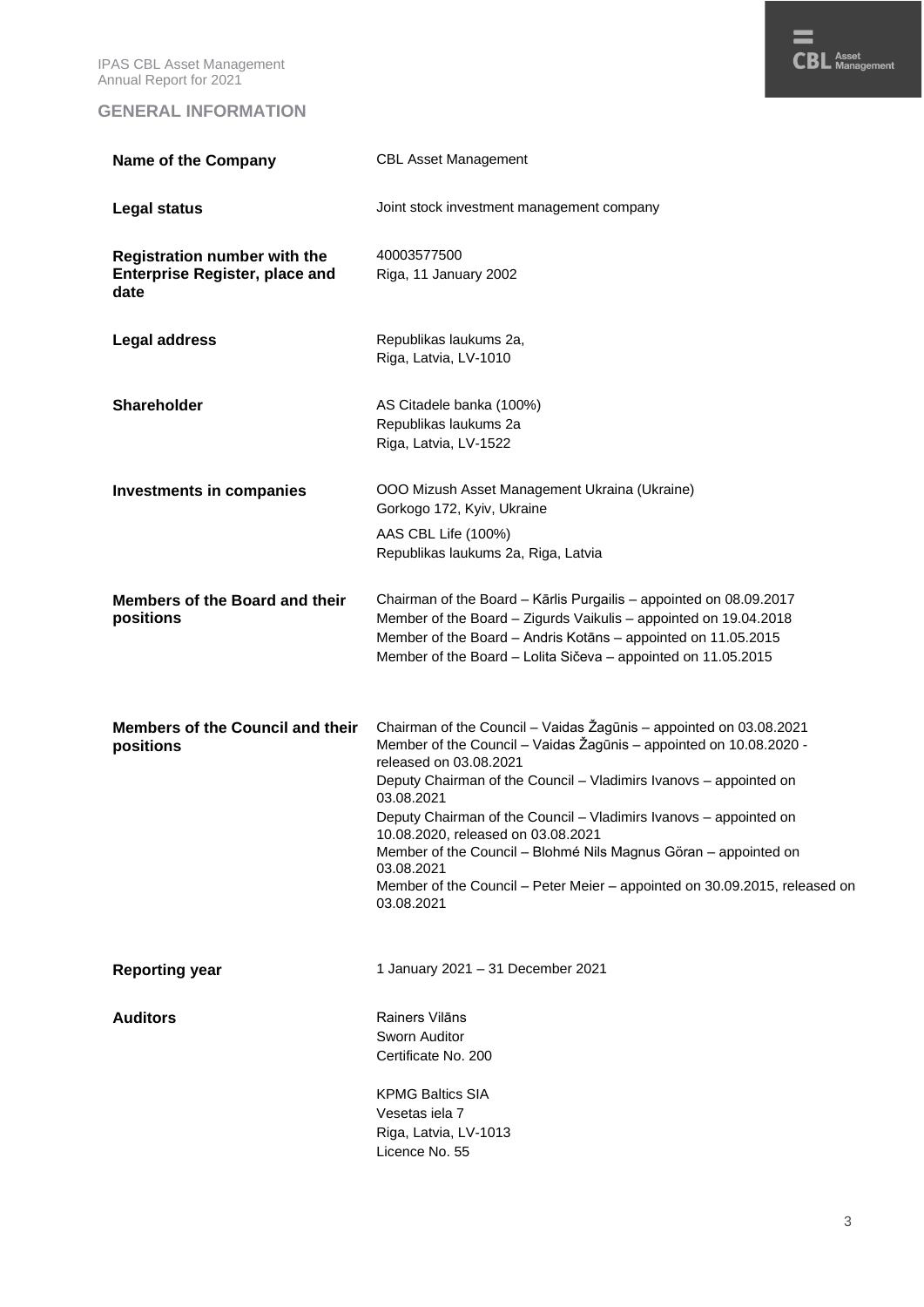#### **MANAGEMENT REPORT**

#### **Line of business**

IPAS CBL Asset Management (hereinafter – the Company) was established on 11 January 2002. The legal and postal address of the Company is Republikas laukums 2A, Riga, LV-1010, unified registration No. 40003577500. License to provide investment management services was issued on 15 February 2002 and re-registered on 10 December 2004, 30 September 2005, 5 December 2005, 5 August 2010, 19 February 2014 and 19 January 2015 under No. 06.03.07.098/367. Licence for operation of alternative investment fund manager issued on 10 January 2014 and re-registered on 19 January 2015 under No.06.13.08.098/369. Licence for managing state funded pension scheme funds issued on 20 September 2002.

The Company's operating activity in 2021 was related to the management of state-funded pension scheme funds, establishment and management of investment funds, individual management of customer financial instruments portfolios as well as management of private pension fund pension scheme funds.

The officials of the Company – the management and the council is presented in the general information section of these financial statements.

#### **Key events in 2021**

Although 2021 passed in the shadow of the pandemic each wave impacted the global economy less. Due to massive stimulus packages the pace of recovery from the shock caused by the pandemic was significant. Pre-pandemic levels of economic output were achieved and even exceed by many countries in the world already in 2021 which laid a rather healthy basis for growth for the following year.

During 2021, investors and economists gradually shifted their attention to the heritage of the pandemic and the monetary and fiscal stimuli injected into the system. The rise in consumer prices gained momentum during 2021 with inflation breaking the record of several decades at the year end. In the first six months of the year, inflation was accelerated primarily by the rapid recovery in prices of resources after the adjustments made in 2020 as the pandemic began. During the second half of the year, the price pressure turned universal. The base inflation was uplifted by a strong demand overfed by fiscal and monetary stimuli. The manufacturing sector working at full capacity proved to be in position to support the spending fever and the manufacturing and supply chains were kept under pressure the entire year.

In the second half of 2021, inflation turned into a political problem which forced the US Federal Reserve System (FRS) to change its monetary thinking in favour of more restrictive policies. From the intention to raise rates at the end of 2023 at the earliest, at the end of 2021 the FRS turned to forecasts of raising rates by eight base points in the course of three years with the base rate of over 2% at the end of 2024. The FRS announced plans to begin reducing its balance sheet of nearly USD 9 trillion, which had more than doubled from the beginning of the pandemic. Unlike the FRS, nearly the entire 2021 the European Central Bank ignored the many economic and financial market indicators which demanded introducing less loose monetary policies also in the Eurozone.

Inflation in Western countries during 2021 was accompanied by rising forecasts for base rates, which had a rising effect on government bond yields. This had a significant impact on the performance of the 2021 bond segment and safer bond segments during the year showed significantly worse performance. The widespread rise in equity prices in western countries that began in the spring of 2020 persisted throughout 2021. Despite growing market volatility in the last months of the year, western equity markets closed the year at new record levels. Emerging equity markets could not keep up and a small decrease year-on-year was recorded, especially due to China's negative performance.

The Company has historically been active in investment management. It means that in parallel to the fixed long-term strategy the manager makes tactical decisions on significant deviations from the structural guidance if considered necessary depending on the economic situation or that in financial markets. The corrections in financial markets that took place as a result of growing rates and geopolitical unrest since early 2022 have improved equity market valuations and significantly raised the future yield potential of bonds. We will continue making use of these and other investment opportunities in the market to improve our performance against market benchmarks and competitor products.

For the Baltic economies, 2021 proved to be a significantly better year than expected and the economic recovery in Latvia, Lithuania and Estonia was substantially faster than in other European countries. Based on preliminary data, GDP growth in Latvia was 4.7%, in Lithuania 5.1%, and in Estonia as high as 8.3% during the first three quarters of 2021. It has taken less than two years for the three Baltic states to exceed pre-pandemic GDP levels. 2021 was a very good year for manufacturing and saw a rapid growth in e-commerce and logistics, whereas certain service industries were still under operational restrictions. The economic recovery in the Baltics during 2021 was accompanied by a sharp increase in inflation. CPI growth in Lithuania and Estonia at the end of 2021 exceeded 10% year-on-year while inflation in Latvia in December 2021 hit 7.9%. Inflation in the Baltics increased during 2021 primarily in response to the energy crisis in Europe and the resulting increase in prices of fuel, electricity, natural gas and heat energy. Price pressures seem to grow systematically also in many other areas. As the economies recover, unemployment in the Baltics has decreased notably, to 6% in Estonia and to approximately 7% in Latvia and Lithuania (as of the  $3<sup>rd</sup>$  quarter of 2021). Companies report increasing difficulties with recruitment and during the first three quarters the average remuneration in Estonia increased by 6.7% while that in Latvia and Lithuania increased by more than 10%.

During the pandemic, residents continued to sharply increase their deposits, and bank deposits by households in the Baltic countries in 2021 increased between 16% and 21%, depending on the country. In Latvia, deposits of local households in commercial banks in 2021 exceeded EUR 9.5 billion and current liabilities of Latvian households slightly exceed 20% of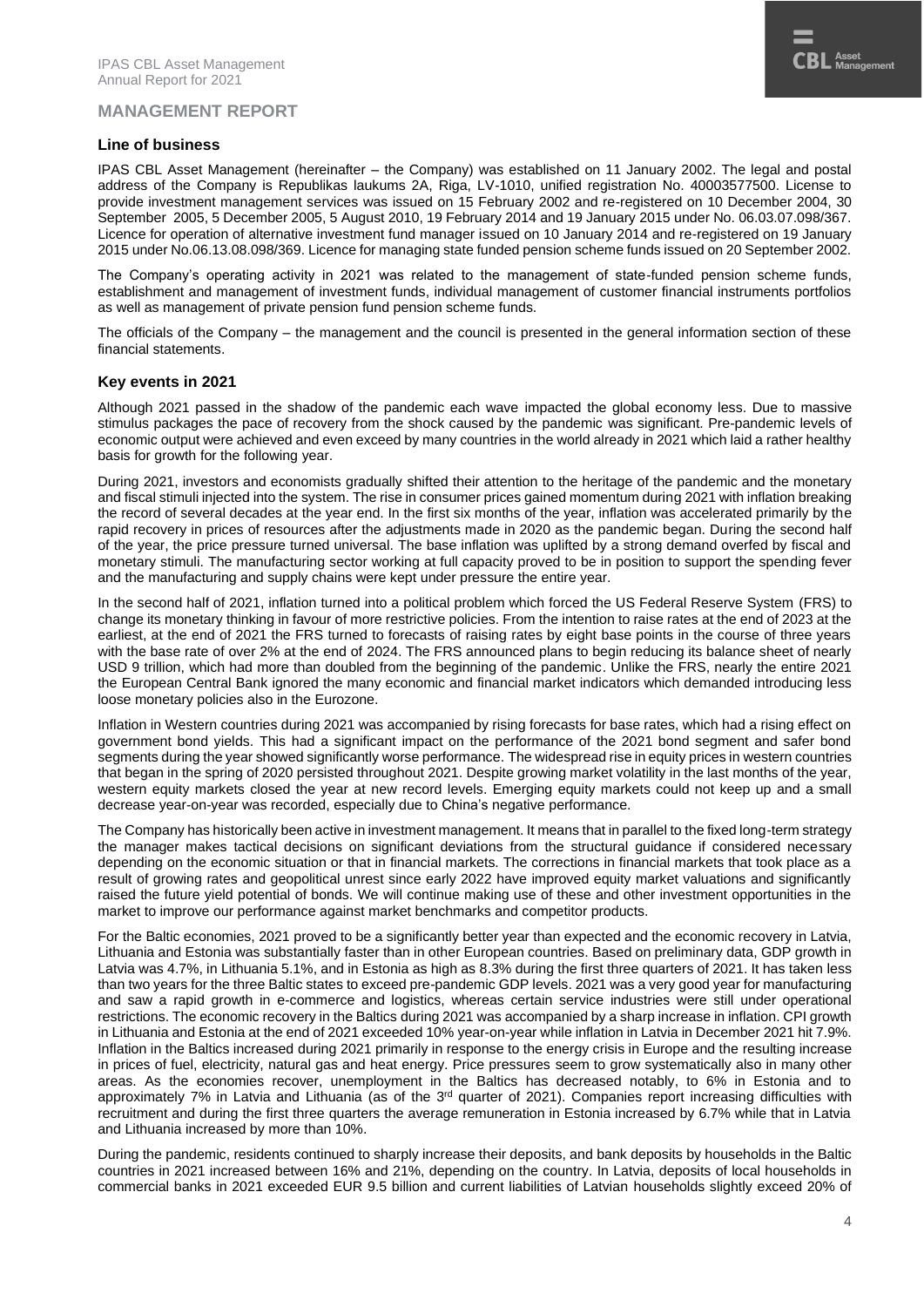GDP, one of the lowest rates in Europe. The large amount of deposits provide market opportunities for various savings products. Overall these are the conditions that lay a strong internal foundation for future growth.

In 2021, the Company managed the following investment funds:

*CBL Equity Funds:*

- CBL European Leaders Equity Fund
- CBL Russian Equity Fund
- CBL US Leaders Equity Fund Klase R Acc EUR (hedged)
- CBL US Leaders Equity Fund Klase R Acc USD
- *CBL Bond Funds:*
- CBL Eastern European Bond Fund [Klase R Acc USD](http://www.cblam.lv/lv/investment-funds/bond/eastern-european-usd/)
- CBL Eastern European Bond Fund Klase R Acc EUR (hedged)
- CBL Global Emerging Markets Bond Fund R Acc USD
- CBL Global Emerging Markets Bond Fund R Acc EUR (hedged)

*CBL Funds of Funds:*

- CBL Prudent Opportunities Fund EUR
- CBL Optimal Opportunities Fund EUR
- CBL Optimal Opportunities Fund USD

*CBL Alternative Investment Fund:* SAIF Baltic Pearl Real Estate Fund

In January 2021, the Company created a new investment fund CBL US Leaders Equity Fund. The objective of the investment fund is to achieve long-term capital appreciation from investments made primarily in a portfolio of diversified shares of US companies. The investment plan has two investment certificate classes R Acc USD and R Acc EUR. In November 2021 CBL Russian Equity Fund was closed and its assets were merged with CBL US Leaders Equity Fund. In the reporting year the funds managed by the Company continued to receive high-grade international awards. As at the period end, the internationally renowned financial research company Morningstar rated the performance of 'CBL Eastern European Bond Fund R Acc USD' with the highest possible rating – five stars (overall rating), while the performance of 'CBL Prudent Opportunities Fund' was rated with four stars, and 'CBL Global Emerg Mkts Bond R Acc EUR Hdg' and 'CBL Optimal Opportunities EUR' were rated with three stars.

On 5 October 2021, the Company added to a number of products to CBL's plans, which were acquired in 2020 from subsidiary of PNB banka, PNB Asset Management. These Tier 2 pension investment plan were PNB conservative investment plan 'DAUGAVA', PNB balanced investment plan 'VENTA' and PNB active investment plan 'GAUJA'. As at the reporting date, the Company managed four investment plans for state funded pensions: IP 'CBL Aktīvais ieguldījumu plāns', IP 'CBL Universālais ieguldījumu plāns', IP 'CBL dzīves cikla plāns Millennials', IP 'CBL Ilgtspējīgu iespēju ieguldījumu plāns', with total assets as at 31 December 2021 amounting to EUR 815 million.

After the reporting date, in February 2022 the Company created a new Tier 2 passively managed investment fund 'CBL Indeksu plāns'. The objective of the investment fund is to achieve long-term capital appreciation from up to 100% of investments made primarily in world equity markets.

#### **Financial results**

The customer base of the Company is diversified as our services are used by both private individuals and companies from Latvia and other countries. At the reporting date, total assets under management by the Company amounted to EUR 1,194 million, and the largest share of them, 68% or EUR 815 million, were funds of the state funded pension scheme. Net assets of the investment funds managed by the Company amounted to EUR 125 million or 10% of total net assets under management. Other assets under management were assets of private individuals, legal persons and insurance companies; in total 242 customer portfolios with a total value of net assets of EUR 197 million and net assets of private pension funds with a total value of EUR 58 million.

In 2021 commission income increased by 36% and amounted to EUR 6.98 million primarily due to increased total assets under management and the variable commission fee for state funded pension plans, Tier 3 pension plans and individual customer portfolios. Commission expenses decreased by 25% and amounted to EUR 0.65 million mainly due to increased commission fee for customer acquisition under state funded pension plans in 2020. As a result, net commission income increased by 49% and amounted to EUR 6.34 million.

The total comprehensive income of the reporting year is a profit of EUR 4.12 million (2020: EUR 2.36 million).

The Company does not plan to distribute dividends.

As concerns customer acquisition and servicing, the Company maintains close cooperation with parent company AS Citadele banka. A number of operating processes of the Company are outsourced to the parent company. This outsourcing strategy has further improved financial performance in 2021 and it will be continued in the future.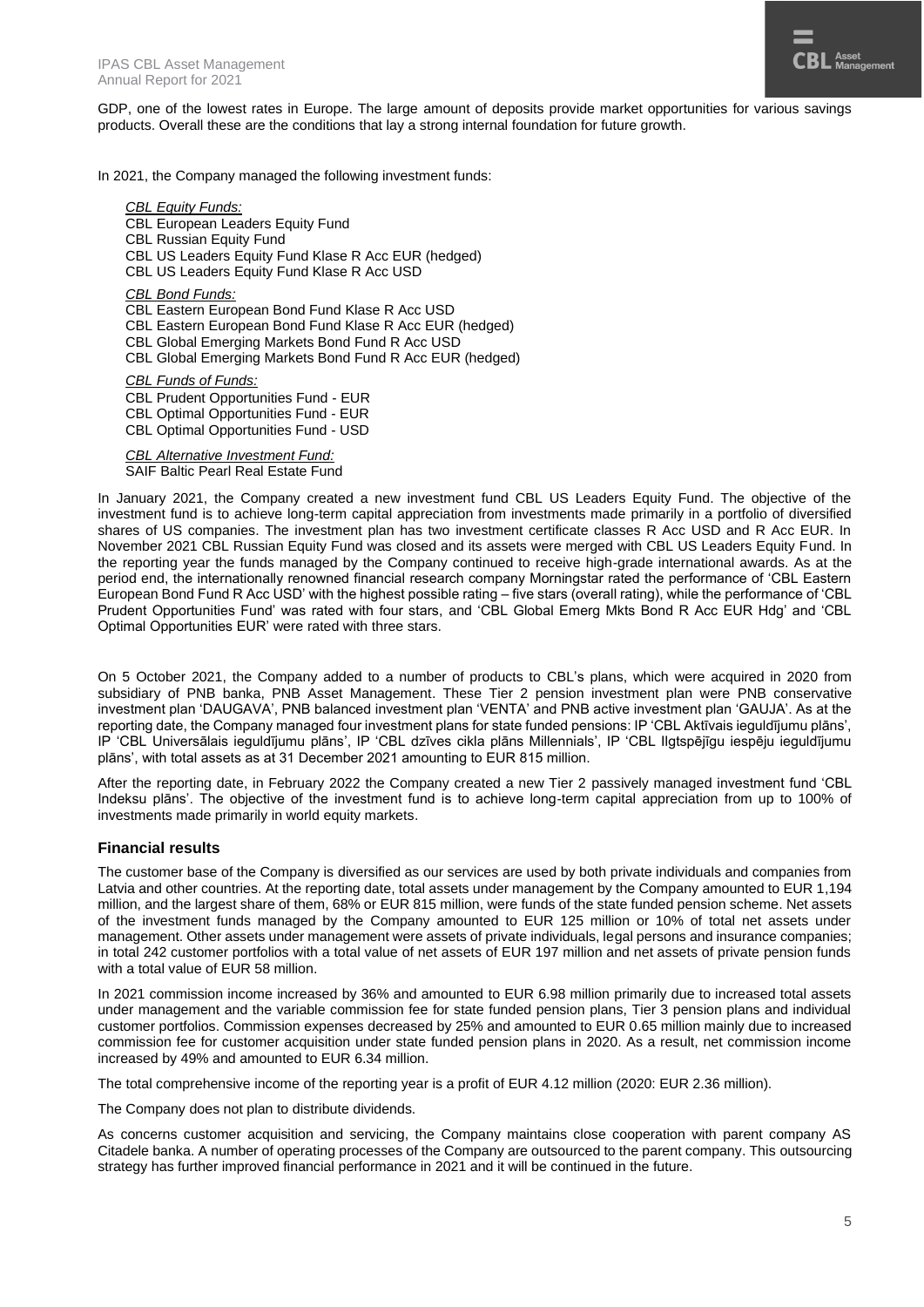#### **Subsequent events**

A subsequent event that followed the reporting date and was not related to normal functioning of the financial market was the rapid escalation of the geopolitical tension in Eastern Europe which transformed into an invasion of Ukraine by Russia in the second half of February. As at the date of these financial statements, a war is raging in Ukraine with no signs of deescalation in sight and the level of uncertainty is paramount. However, it is predictable already now that the events unfolding in and around Ukraine (such as sanctions imposed on Russia, steep rises in prices of energy resources etc.) will have a detrimental effect on the pace of economic growth worldwide, will contribute to increased volatility in financial markets and affect investor sentiment. The management has assessed the potential direct and indirect impact of the geopolitical situation on the Company's operations. According to the management, the geopolitical tension may have an adverse effect on the valuation of financial assets under its management and it cannot be precluded that a higher than normal outflow of customer funds will be observed from private portfolios and UCITS funds managed by the Company. It would make it difficult to achieve the rather ambitious targets set in the Company's budget for 2022 for asset management, commission fees and profit. At the same time, the impact of these circumstances on the ability of the Company to continue as a going concern is not perceived by the management as material. The Company will continue to receive commission income, although in smaller amounts, its liquidity position is strong and is maintained in non-cash format, not being subject to trends in the financial market.

THIS DOCUMENT IS SIGNED WITH A SECURE ELECTRONICAL SIGNATURE AND CONTAINS A TIMESTAMP

Kārlis Purgailis Chairman of the Board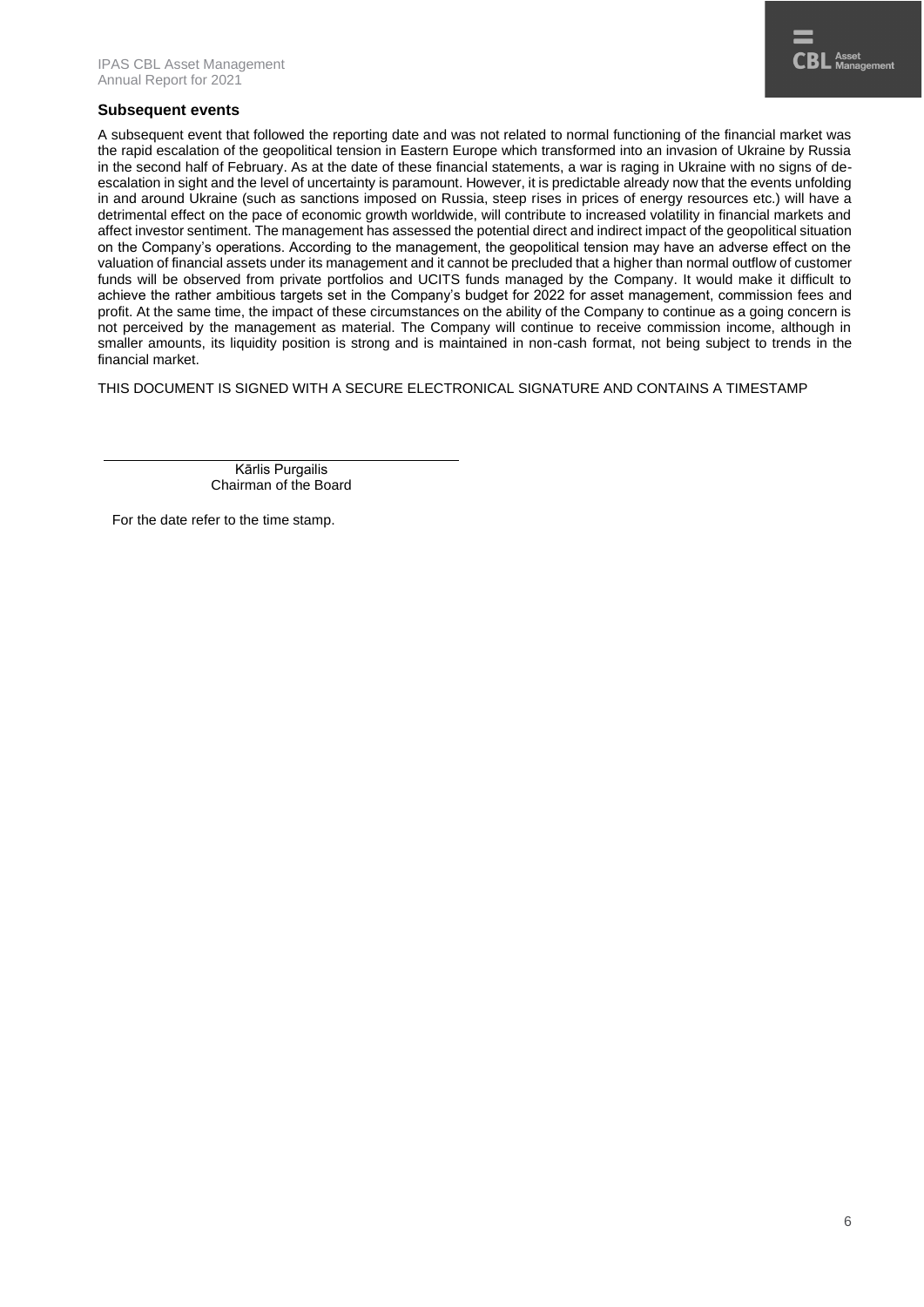#### **STATEMENT OF THE MANAGEMENT'S RESPONSIBILITIES**

The Board (hereinafter - the Management) of the Company is responsible for the preparation of the financial statements of JSC Citadele Asset Management in accordance with the laws and regulations of the Republic of Latvia which require that the financial statements of asset management companies be prepared in accordance with International Financial Reporting Standards as adopted by the European Union.

The financial statements on pages 8 to 29 are prepared based on source documents and present fairly the financial position of the Company as at 31 December 2021 and the results of its operations, as well as the cash flows for the year then ended.

The financial statements are prepared in accordance with International Financial Reporting Standards as adopted by the European Union on a going concern basis. Appropriate accounting methods have been consistently applied in the reporting period.

Prudent and reasonable judgements and estimates have been made by the Management in the preparation of the financial statements.

The Management of the Company is responsible for the maintenance of a proper accounting system, safeguarding the Company's assets, and the prevention and detection of fraud and other irregularities in the Company. The Company is responsible for the fulfilment of the legislation of the Republic of Latvia and regulations by the FCMC applicable to the Company.

THIS DOCUMENT IS SIGNED WITH A SECURE ELECTRONICAL SIGNATURE AND CONTAINS A TIMESTAMP

Kārlis Purgailis Chairman of the Board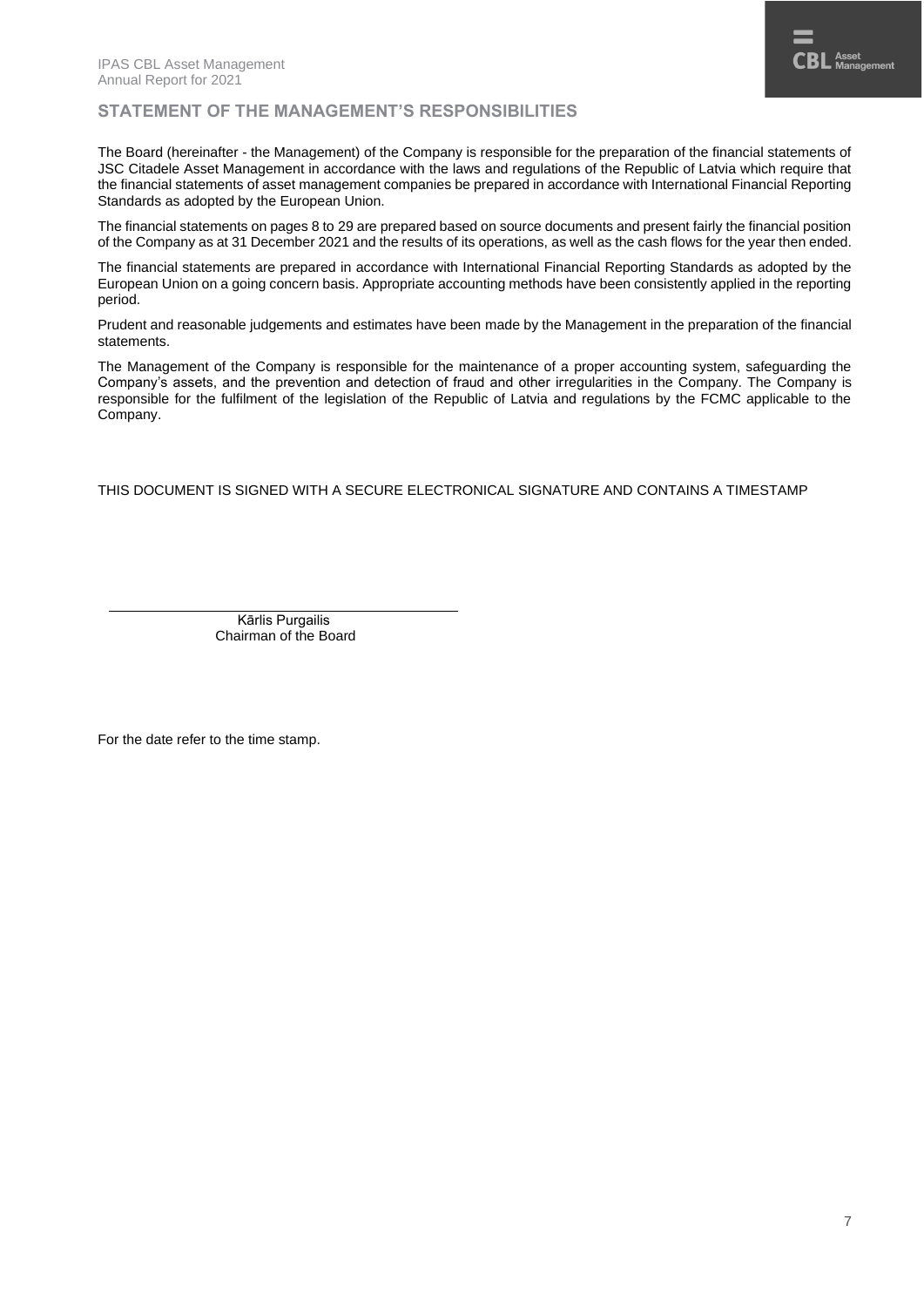|                                                                                   | <b>EUR</b>  |           |           |  |
|-----------------------------------------------------------------------------------|-------------|-----------|-----------|--|
|                                                                                   | <b>Note</b> | 2021      | 2020      |  |
| Fee and commission income                                                         | 3           | 6 983 453 | 5 130 318 |  |
| Commission and fee expense                                                        | 4           | (648388)  | (868013)  |  |
| Net fee and commission income                                                     |             | 6 335 065 | 4 262 305 |  |
| Interest expenses                                                                 |             | (5715)    | (1235)    |  |
| Net interest income                                                               |             | (5715)    | (1235)    |  |
| Net foreign exchange transaction result                                           |             | 3 1 0 5   | (6554)    |  |
| Other income                                                                      | 5           | 50 000    | 240 000   |  |
| Other expenses                                                                    | 6           | (511932)  | (290 717) |  |
| Net operating income                                                              |             | (458827)  | (57271)   |  |
| Personnel expenses                                                                | 8           | (1522650) | (1560834) |  |
| Administrative and other expenses                                                 | 7           | (156 247) | (179291)  |  |
| Amortisation of intangible assets, right-of-use assets and fixed<br>assets        | 11          | (70175)   | (103 335) |  |
| <b>Profit before tax</b>                                                          |             | 4 121 451 | 2 360 339 |  |
| Corporate income tax for the reporting year                                       |             |           |           |  |
| Profit of the reporting year                                                      |             | 4 121 451 | 2 360 339 |  |
| Total comprehensive income for the reporting year<br>attributable to shareholders |             | 4 121 451 | 2 360 339 |  |

The accompanying notes on pages 12 to 29 form an integral part of these financial statements.

THIS DOCUMENT IS SIGNED WITH A SECURE ELECTRONICAL SIGNATURE AND CONTAINS A TIMESTAMP

Vaidas Žagūnis Chairman of the Council

Kārlis Purgailis Chairman of the Board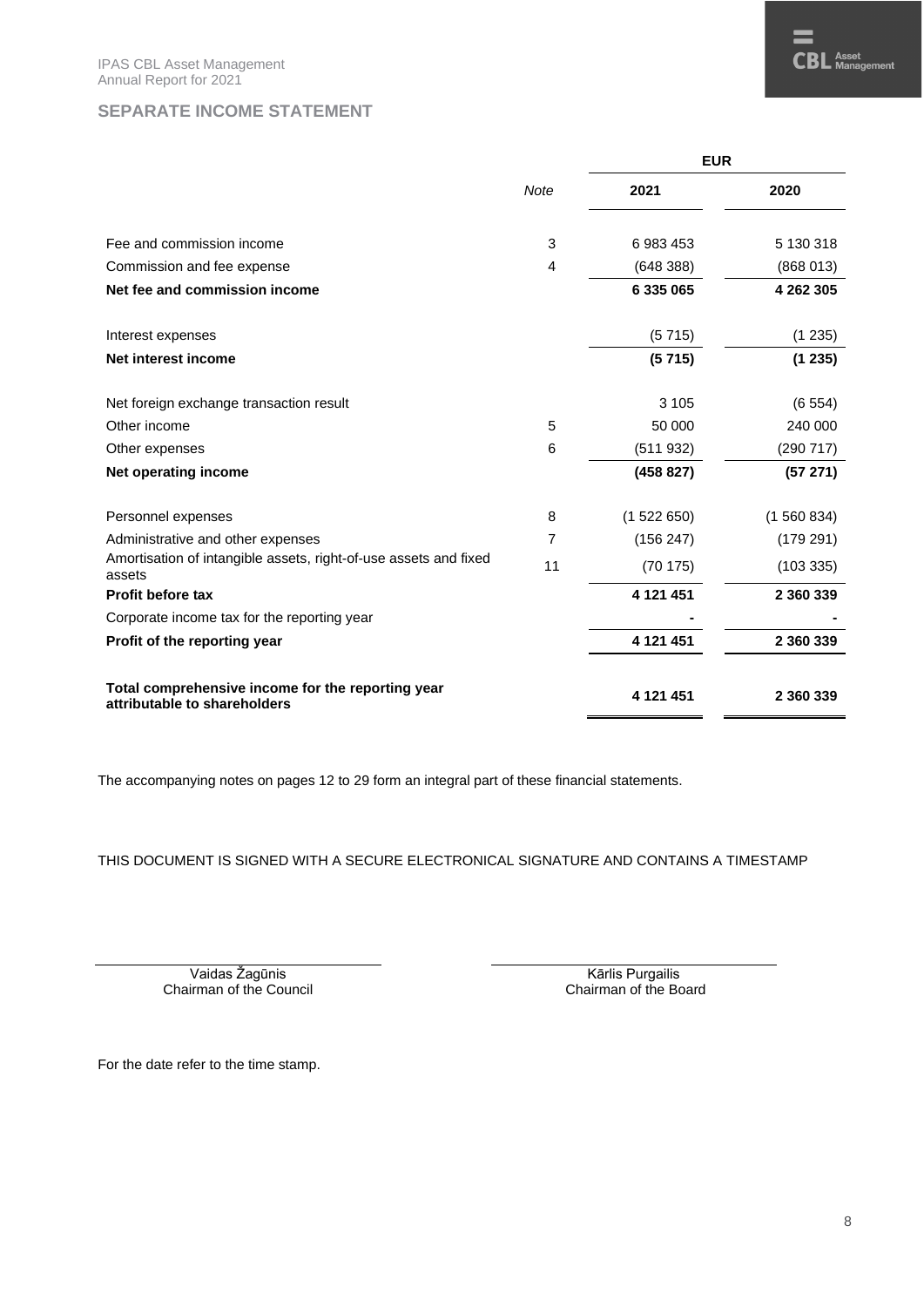#### **SEPARATE BALANCE SHEET**

|                                        |      | <b>EUR</b>  |            |  |
|----------------------------------------|------|-------------|------------|--|
|                                        | Note | 31/12/2021  | 31/12/2020 |  |
| <u>Assets</u>                          |      |             |            |  |
| <b>Non-current assets</b>              |      |             |            |  |
| Investments in subsidiaries            | 10   | 4 268 615   | 4 268 615  |  |
| Right-of-use assets                    | 11   | 80 545      | 120 817    |  |
| Intangible assets                      | 11   | 19514       | 37 503     |  |
| Property and equipment                 | 11   | 872         | 1 6 2 3    |  |
| Prepaid expenses                       | 12   | 2 367 026   | 2 596 674  |  |
| <b>Total long term assets</b>          |      | 6736572     | 7 025 232  |  |
| <b>Short term assets</b>               |      |             |            |  |
| Balances due from credit institutions  | 9    | 8 9 67 1 26 | 5 348 690  |  |
| Deferred expenses and accrued income   | 12   | 1 432 108   | 754 005    |  |
| Other assets                           | 13   | 49 599      | 33 461     |  |
| <b>Total short term assets</b>         |      | 10 448 833  | 6 136 156  |  |
| <b>Total assets</b>                    |      | 17 185 405  | 13 161 388 |  |
| <b>Equity and liabilities</b>          |      |             |            |  |
| Share capital                          | 18   | 5 904 918   | 5904918    |  |
| Retained earnings                      |      | 10 823 863  | 6702412    |  |
| <b>Total equity and reserves</b>       |      | 16 728 782  | 12 607 330 |  |
| <b>Accrued liabilities</b>             | 14   | 164 124     | 168 256    |  |
| Provisions                             | 15   | 192 346     | 242 615    |  |
| Liabilities for leased tangible assets | 16   | 80 802      | 120 872    |  |
| Other liabilities                      | 17   | 19 352      | 22 3 15    |  |
| <b>Total liabilities</b>               |      | 456 624     | 554 058    |  |
| <b>Total liabilities</b>               |      | 17 185 405  | 13 161 388 |  |

The accompanying notes on pages 12 to 29 form an integral part of these financial statements.

THIS DOCUMENT IS SIGNED WITH A SECURE ELECTRONICAL SIGNATURE AND CONTAINS A TIMESTAMP

Vaidas Žagūnis Chairman of the Council

Kārlis Purgailis Chairman of the Board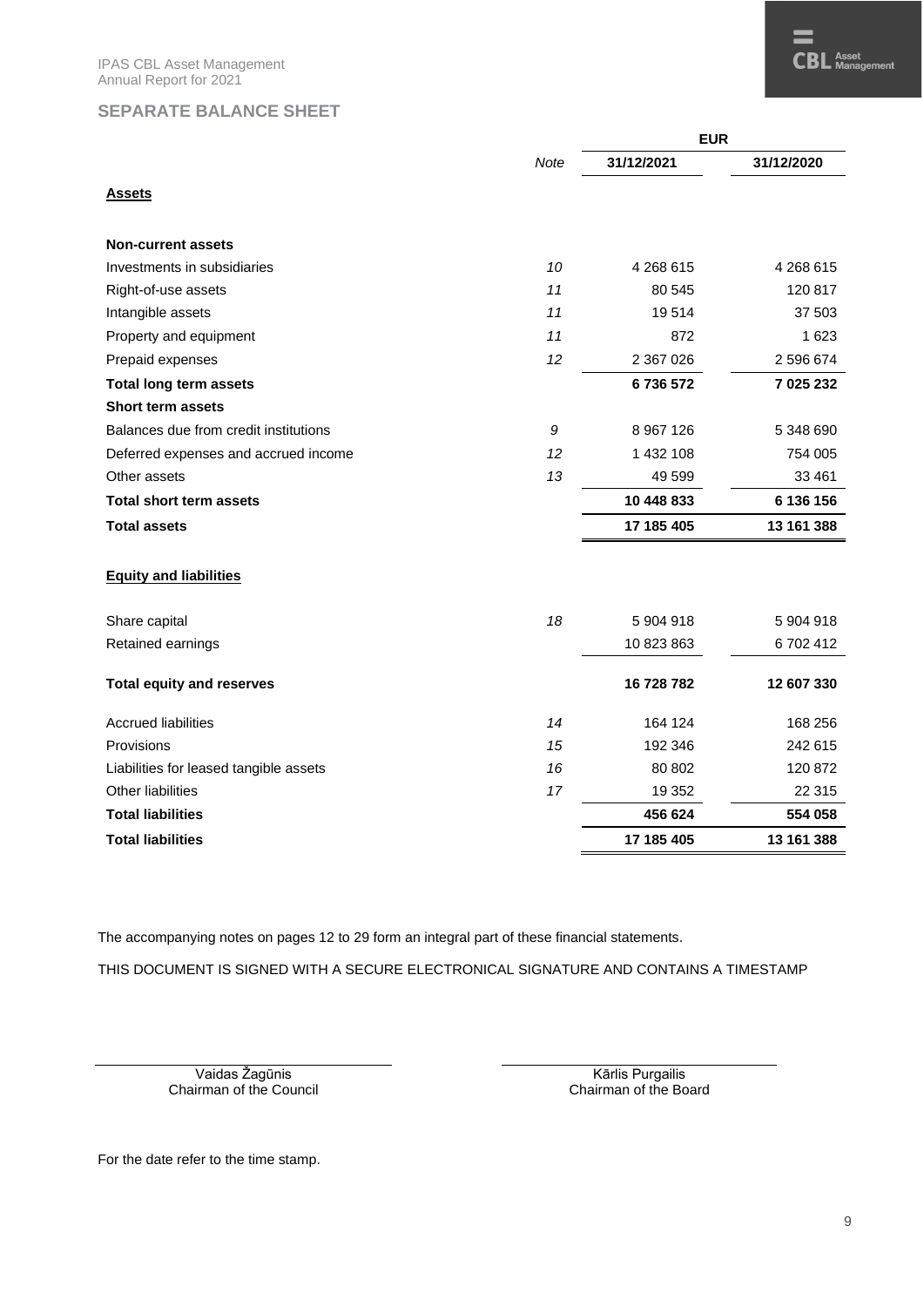#### **SEPARATE STATEMENT OF CASH FLOWS**

|                                                                                 |             | <b>EUR</b> |           |  |
|---------------------------------------------------------------------------------|-------------|------------|-----------|--|
|                                                                                 | <b>Note</b> | 2021       | 2020      |  |
| Cash flows from operating activities                                            |             |            |           |  |
| Profit before income tax                                                        |             | 4 121 451  | 2 360 339 |  |
| Adjustments for                                                                 |             |            |           |  |
| Amortisation and depreciation                                                   | 11          | 29 903     | 36 375    |  |
| Amortization of right-of-use assets                                             | 11          | 40 272     | 66 960    |  |
| Amortisation of acquisition cost of pension plans                               | 6           | 213859     | 32 852    |  |
| Interest expenses on lease liabilities                                          |             | 564        | 1 2 3 5   |  |
| Cash flow from operating activities before changes in assets<br>and liabilities |             | 4 406 049  | 2 497 761 |  |
| Decrease in provisions and accrued expenses                                     |             | (54 401)   | (266 715) |  |
| Increase in prepaid expenses and accrued income                                 |             | (662314)   | (2931769) |  |
| Increase in other assets                                                        |             | (16138)    | (24685)   |  |
| Increase/decrease in other liabilities                                          |             | (2963)     | 4 0 3 9   |  |
| Increase/(decrease) in net cash flows from operating<br>activities              |             | 3670233    | (721369)  |  |
| Cash flow from investing activities                                             |             |            |           |  |
| Acquired fixed and intangible assets                                            | 11          | (11163)    | (2 184)   |  |
| Net cash used in investing activities                                           |             | (11163)    | (2184)    |  |
| Cash flows from financing activities                                            |             |            |           |  |
| Lease payments                                                                  | 16          | (40634)    | (69 292)  |  |
| Net cash flows from financing activities                                        |             | (40634)    | (69 292)  |  |
| Increase/(decrease) in net cash flows for the reporting period                  |             | 3618436    | (792845)  |  |
| Cash and cash equivalents at the beginning of the year                          |             | 5 348 690  | 6 141 535 |  |
| Cash and cash equivalents at the end of the year                                | 9           | 8 967 126  | 5 348 690 |  |

The accompanying notes on pages 12 to 29 form an integral part of these financial statements.

THIS DOCUMENT IS SIGNED WITH A SECURE ELECTRONICAL SIGNATURE AND CONTAINS A TIMESTAMP

Vaidas Žagūnis Chairman of the Council

Kārlis Purgailis Chairman of the Board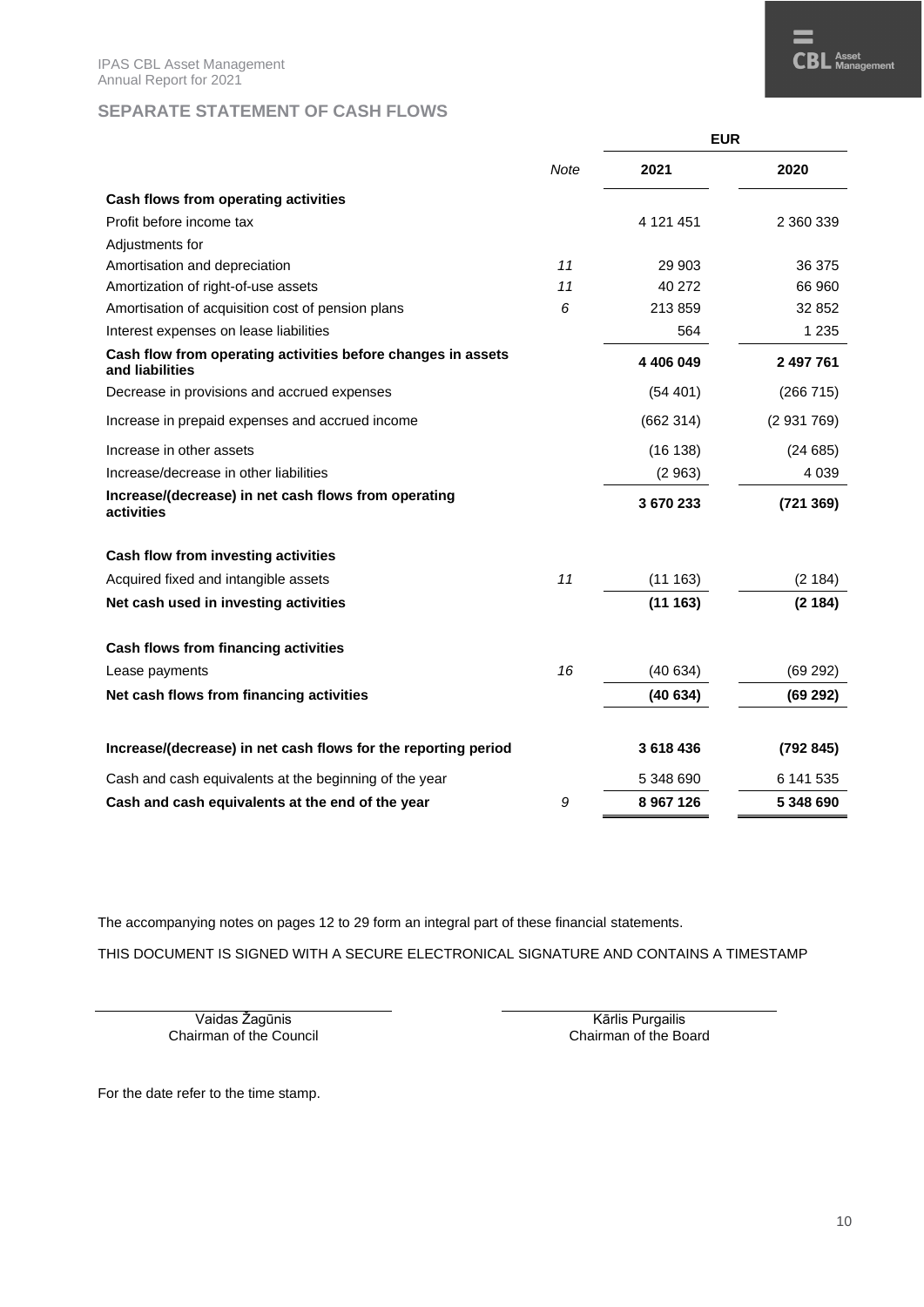#### **SEPARATE STATEMENT OF CHANGES TO THE SHAREHOLDER'S EQUITY**

|                              |                      | <b>EUR</b>               |                     |
|------------------------------|----------------------|--------------------------|---------------------|
|                              | <b>Share capital</b> | <b>Retained earnings</b> | <b>Total equity</b> |
| As at 31 December 2019       | 5904918              | 4 342 073                | 10 246 991          |
| Profit of the reporting year |                      | 2 360 339                | 2 360 339           |
| As at 31 December 2020       | 5904918              | 6702412                  | 12 607 330          |
| Profit of the reporting year |                      | 4 121 451                | 4 121 451           |
| As at 31 December 2021       | 5904918              | 10 823 863               | 16 728 781          |

The accompanying notes on pages 12 to 29 form an integral part of these financial statements.

THIS DOCUMENT IS SIGNED WITH A SECURE ELECTRONICAL SIGNATURE AND CONTAINS A TIMESTAMP

Vaidas Žagūnis Chairman of the Council

Kārlis Purgailis Chairman of the Board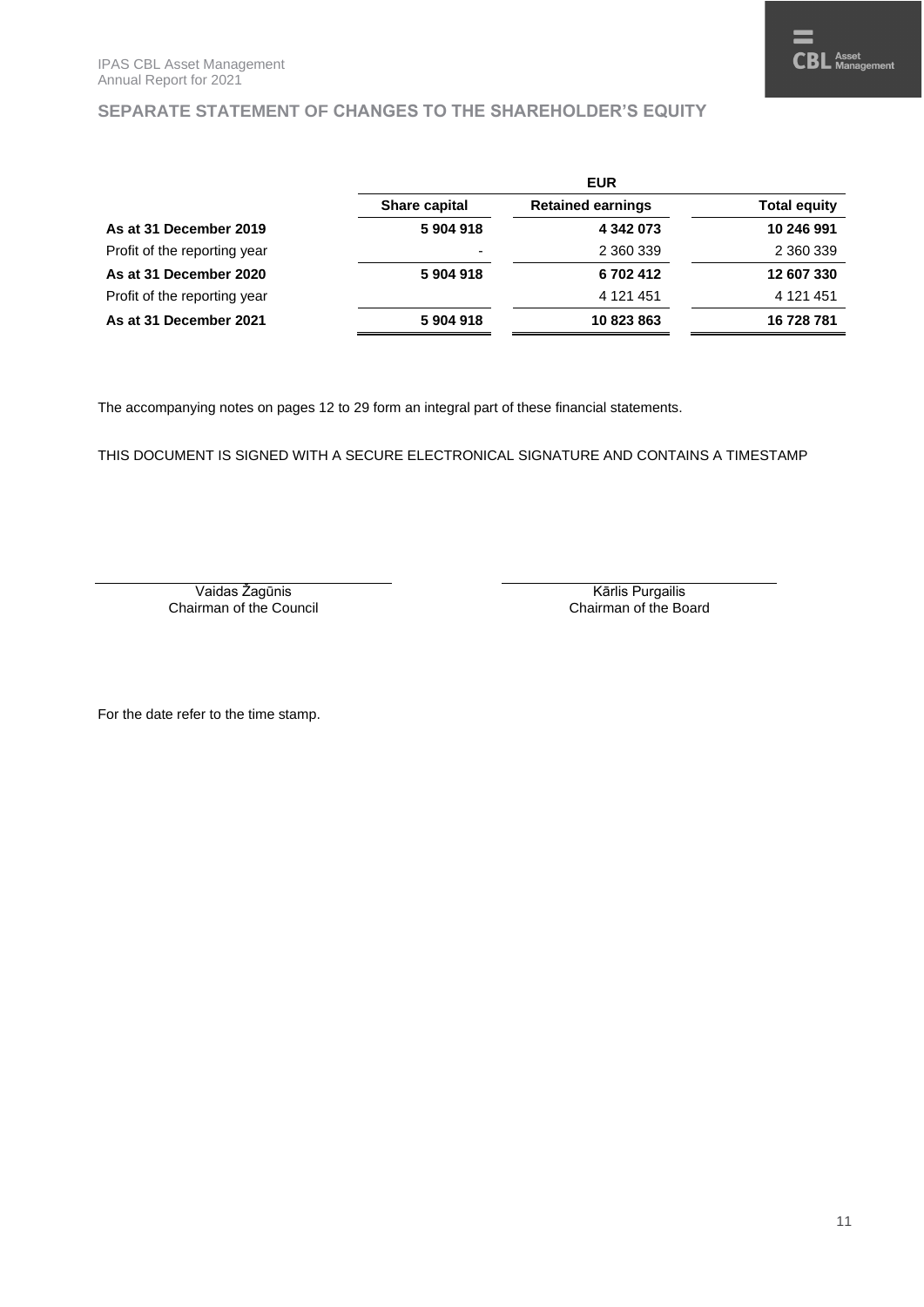#### **NOTES TO THE SEPARATE FINANCIAL STATEMENTS**

#### **NOTE 1. GENERAL INFORMATION ABOUT THE COMPANY**

Joint stock investment management company Citadele Asset Management (the 'Company') was established on 11 January 2002.

The Company manages securities portfolios on behalf of its customers, issues investment fund certificates and manages those funds, manages state funded pension scheme capital as well as provides customers with investment consulting. The sole shareholder of the Company is AS Citadele banka, the registered office of the joint stock investment management company IPAS CBL Asset Management is Republikas laukums 2a, Riga, LV - 1010, Latvia.

These separate financial statements of IPAS 'CBL Asset Management' were approved for issue by the Board on 30 March 2022.

#### **NOTE 2. SUMMARY OF SIGNIFICANT ACCOUNTING POLICIES**

#### **Basis of preparation**

These financial statements have been prepared in accordance with International Financial Reporting Standards (IFRS) as adopted in the EU, which includes standards and interpretations approved by the International Accounting Standards Board (IASB) and the International Accounting Standards (IAS) approved by the International Accounting Standards Committee (IASC) and interpretations of the Standing Interpretations Committee (IFRIC). Certain notes have been prepared in accordance with the requirements of the Financial and Capital Market Commission (FCMC).

The financial statements are prepared on a historical cost basis.

These notes disclose the accounting policies consistently applied in 2020 and 2021, as well as the new standards and interpretations adopted by the Company except as indicated in section 'Changes in classification'.

#### **Changes in classification**

During 2021, the Company evaluated the classification of payments for public data bases and reclassified them from Administration and other expenses to Other expenses. Similarly, after careful assessment several other types of expenses were reclassified from Administrative and other expenses to Other expenses, as these expenses were related to operating expenses rather than administrative efficiencies.

|                                   |                           | <b>EUR</b>              |                                   |
|-----------------------------------|---------------------------|-------------------------|-----------------------------------|
|                                   |                           | 2020                    |                                   |
|                                   | After<br>reclassification | <b>Reclassification</b> | <b>Before</b><br>reclassification |
| Other expenses                    | (290717)                  | (108951)                | (181766)                          |
| Administrative and other expenses | (179 291)                 | 108 951                 | (288 242)                         |

#### **New standards and interpretations**

New accounting and financial reporting standards, interpretations and amendments which were not applicable to the previous annual financial statements have been issued. Certain standards became effective in 2021, while others will become effective in subsequent reporting periods. This section describes the standards applicable to the Company. Where the implementation impact was or is expected to be reasonably material it is disclosed.

#### **New requirements effective for 2021 without a material impact on the Company**

*Amendments to IFRS 16 – COVID-19-Related Rent Concessions Amendments to IFRS 9, IAS 39, IFRS 4, IFRS 16 and IFRS 7 – Interest Rate Benchmark Reform, Phase 2*

#### **Future requirements that have no impact on the financial data for 2021**

A number of new standards, interpretations and amendments to existing standards have become effective for the financial periods beginning on or after 1 January 2021 which are not yet endorsed by the EU. These standards were not applied in the preparation of these financial statements. The Company does not plan to adopt these standards early. The Company is in the process of evaluating the potential effect, if any, of changes arising from these new standards and interpretations.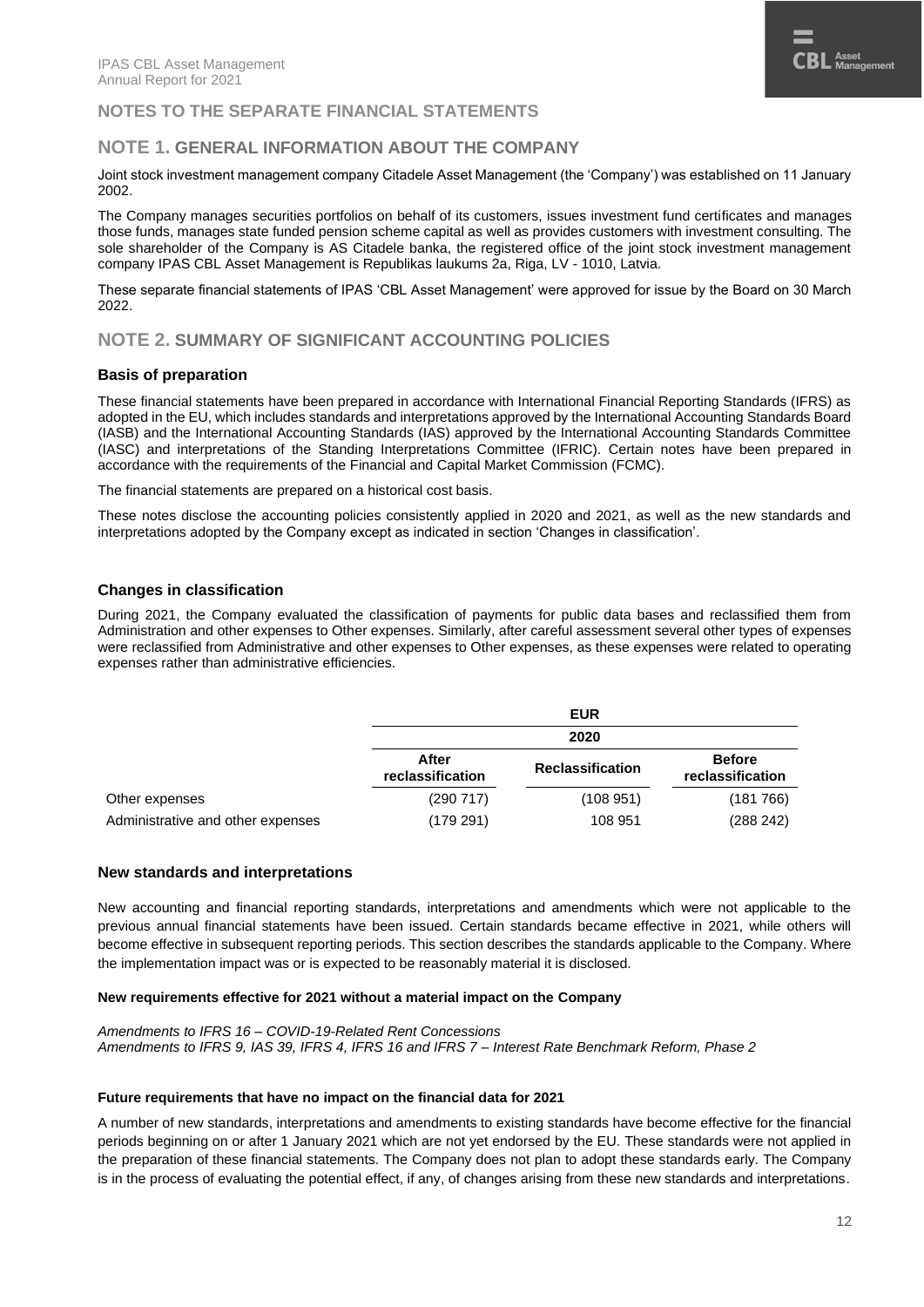*IFRS 17 - Insurance Contracts*. Effective for annual reporting periods beginning on or after 1 January 2023 with earlier application permitted as long as IFRS 9 and IFRS 15 are also applied. The upcoming standard combines current measurement of the future cash flows with the recognition of profit over the period that services are provided under the contract. IFRS 17 does not impact the Company's financial statements but is applicable to subsidiary CBL Life.

*Amendments to IFRS 9, IAS 39, IFRS 7, IFRS 4 and IFRS 16 – Interest Rate Benchmark Reform, Phase 2 Amendments to IAS 1 – Classification of Liabilities as Current or Non-current*

*Amendments to IAS 1 and IFRS 2 practice statement – Disclosure of accounting policies Amendments to IAS 8 – Definition of accounting estimate*

*Amendments to IFRS 10 and IAS 28 – Sale or Contribution of Assets between an investor and its Associate or Joint Venture*

#### **Reporting currency**

Items included in the financial statements of the investment company are measured using the currency of the primary economic environment in which the Company operates ("the functional currency"). The financial statements are presented in euro (EUR), which is the Company's presentation and functional currency.

#### **Consolidation**

Since the parent company AS Citadele Banka prepares consolidated financial statements comprising also the financial statements of the Company and its subsidiaries, the Company does not prepare its consolidated financial statements. The consolidated financial statements of the parent company AS Citadele Banka are available at the headquarters of AS Citadele Banka at Republikas laukums 2a, Riga and [www.citadele.lv.](http://www.citadele.lv/)

#### **Recognition of income and expenses**

Interest income and expense items are recognised on an accrual basis using the effective interest rate.

Commission and fee income related to asset management and trading with fund shares is charged to the income statement as earned.

The Company determines the commission fee for the management of each UCITS (Undertakings Collective Investment in Transferable Securities) investment fund, alternative investment fund and state funded pension scheme, considering the investment policy, region and complexity of transactions of each fund and/or plan. Commission fees and their calculation is established and published in prospectuses of state funded pension schemes, which are approved and registered with FCMC. To determine the commission fees for the management of state funded pension schemes, the Company considers the maximum contribution as set by the Cabinet Regulations No 765 (until 31.12.2017 Cabinet Regulations No 615).

For the service – individual management of investors' financial instruments portfolios in accordance with the investors' authorisation (Portfolio management service), contribution to the company for individual management of portfolio is determined in accordance with the General price list of the company published on the website [www.cblam.lv.](http://www.cblam.lv/) Upon individual agreement, the Company and the Client may establish their special price list in the contract on investment portfolio management. Calculation and payment of contribution for the management of investment portfolios is determined in the General investment portfolio managements regulations published on the website [www.cblam.lv.](http://www.cblam.lv/)

Commission fee for the management of private pension funds established by the Company is included in the individual Pension Plan regulations, considering the investment policy, region and complexity of transactions of each plan. Amount and calculation of contributions to the Company as the pension plan manager is established and published in the Pension plan regulation, approved and registered with FCMC.

If the return on investment exceeds the plan's benchmark (12 months EURIBOR, USD 12 months LIBOR for the active plan), the fund manager may be provided with additional or variable consideration of up to 10% of the excess profit on investment of the pension plan assets. Excess profit can be withheld only if all the following conditions are met:

-the return on investment exceeds the performance of the adjustments to comparatives in the relevant reporting period (month);

-the return on investment exceeds the performance of the adjustments to comparatives since the start of the plan;

-in the total (cumulative) profit of the plan during the reporting period is above the highest total (cumulative) profit ever recorded (High Watermark principle). Additional or variable consideration is calculated once a month. The fee for investment management services is treated as variable consideration as the amount is based on the value of net assets of managed investments and pension plans. Revenue from variable consideration is recognised only when it is highly probable that the related uncertainty will be resolved and the amount of recognised cumulative revenue will not be decreased substantially.

The fixed part of the fee for investment management services is calculated and accrued daily and under effective laws and regulations is paid once a month as the uncertainty related to the variable part is resolved. Revenue from the fixed part of consideration is recognised over time as the related performance obligation is satisfied and no significant judgement is to be made to determine the transaction price or the fact that the performance obligation has been satisfied. Accrued revenue or contract assets are disclosed at each reporting date under Accrued revenue.

#### **Incremental costs of obtaining a contract**

Incremental costs of obtaining a contract with a customer are recognised by the Company as an asset if it expects to recover those costs. The incremental costs of obtaining a contract are those costs that the Company incurs to obtain a contract with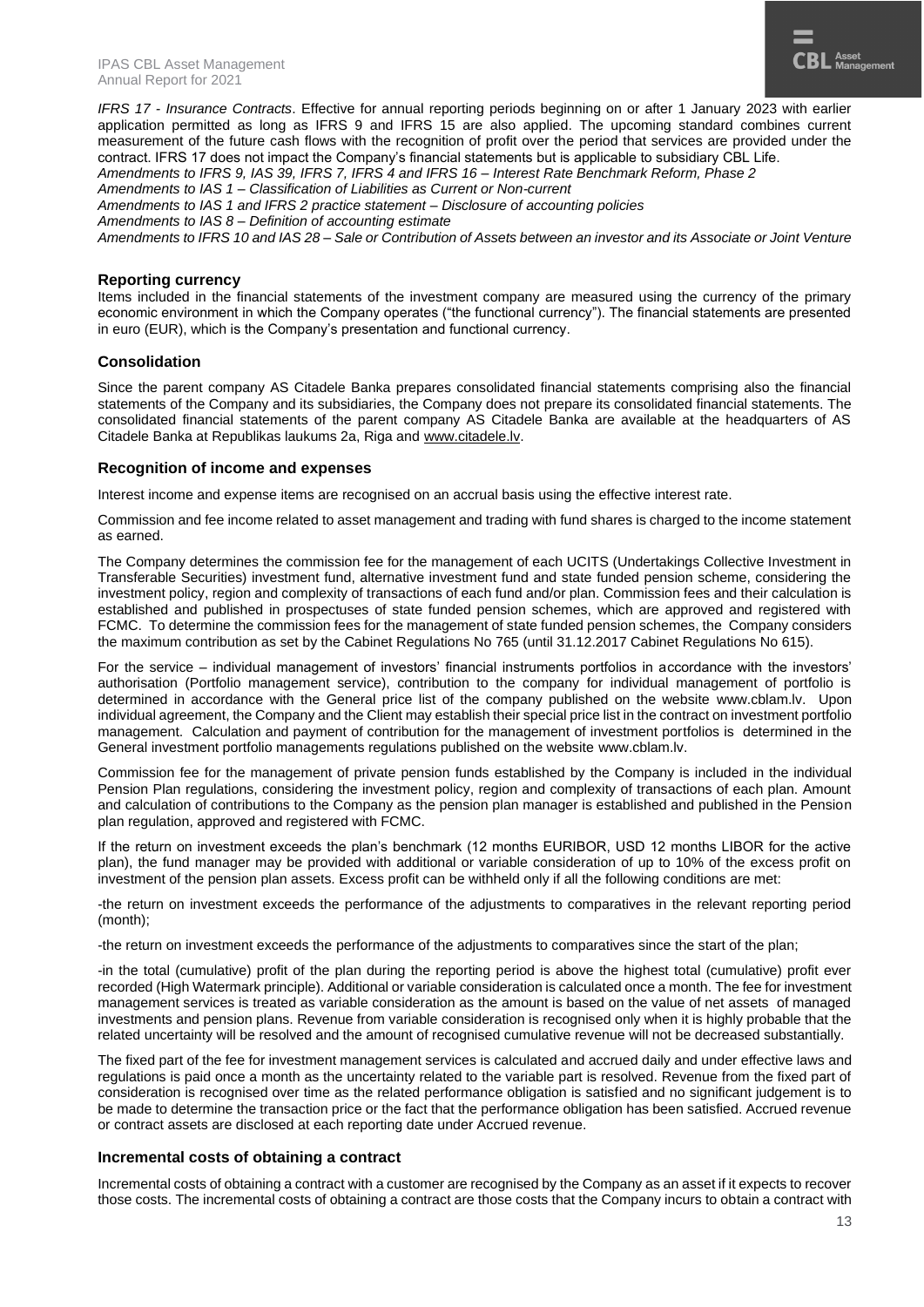a customer that it would not have incurred if the contract had not been obtained. Costs to obtain a contract that would have been incurred regardless of whether the contract was obtained are recognised as an expense when incurred, unless those costs are explicitly chargeable to the customer regardless of whether the contract is obtained. Such directly re-invoiced costs are recognised by the Company as contract costs under assets on the balance sheet. Where the amortisation period of the potential contract cost asset is expected to be one year or less the cost of obtaining a contract is recognised by the Company directly in the profit and loss statement of the year to which it relates. Contract cost assets are carried at historical cost less accumulated depreciation and impairment. Accumulated depreciation is recognised systemically based on how services are provided under the contract over its expected duration by reference to the expected dynamics of generating revenue.

#### **Foreign currency revaluation**

The official currency unit of the Republic of Latvia Euro (EUR) is the functional currency of the Company which is used in these financial statements. Foreign currency transactions are revalued into euros at the official exchange rate set by the Bank of Latvia at the transaction date. All monetary assets and liabilities denominated in foreign currencies are translated to EUR according to the exchange rate of the ECB on the last day of the reporting year. Non-monetary items of assets and liabilities are revalued to euros in accordance with the reference exchange rate published by the European Central Bank on the transaction date. Differences arising on payments in currencies or disclosures of assets and liabilities using exchange rates other than those used for initial booking of transactions are recognized in the profit and loss statement at net amount.

#### **Taxes**

#### **Corporate income tax**

Current tax is the expected tax payable on the taxable income for the year, using tax rates enacted or substantively enacted at the reporting date, and any adjustment to tax payable in respect of previous years. Corporate income tax assets and liabilities are determined to the extent they are expected to be recovered from or paid to tax authorities. Profits tax is paid only upon profit distribution (dividends). Profits tax is recognised by the Company upon profit distribution, as dividends are declared.

The tax rate in the Republic of Latvia is 20% from the taxable base determined by dividing the value of the amount taxable with corporate income tax by coefficient 0.8, including:

distributed profit (dividends calculated, payments equivalent to dividends, conditional dividends), and

conditionally distributed profit (such as non-operating expenses, and other specific cases provided for by the law).

#### **Intangible assets**

Intangible assets are carried at historical cost amortized over the useful life of the asset on a straight line basis. The annual rate of amortization is 33%.

#### **Term deposits**

Term deposits are initially recognised at fair value and subsequently carried at amortised cost determined in line with the amount of cash placed as a term deposit plus capitalised and accrued interest income using the effective interest rate. Interest income on term deposits is recognised on an accrual basis, i.e. in proportion to the period of time from the date of placement of the deposit to the reporting date.

#### **Investments in subsidiaries and associates**

Investments in subsidiaries (i.e. an entity in which the Company holds more than 50% of share capital or which is controlled in any other way) are carried at cost. Subsequent to initial recognition, investments in subsidiaries are recognized at cost net of impairment losses. Should any events or changes in circumstances indicate that the carrying amount of investments in subsidiaries and associates could not be recoverable the respective investments in subsidiaries and associates assets are reviewed for impairment. Dividends received from the subsidiaries and associates are recognized when the legal right to receive them has been established.

#### **Property and equipment**

Property and equipment is recorded at historical cost less accumulated depreciation less any impairment losses. Should the recoverable amount of an asset become lower than its carrying amount for circumstances other than temporary the asset is written down to its recoverable amount.

Depreciation is calculated on a straight-line basis over the useful life of the asset. Depreciation rates range from 20% to 50% per year.

Maintenance and repair expenses are charged to the income statement as incurred.

Profit or loss from disposal of an asset is calculated as the difference between the carrying amount of the asset and proceeds from sale, and is recognised in the income statement as incurred.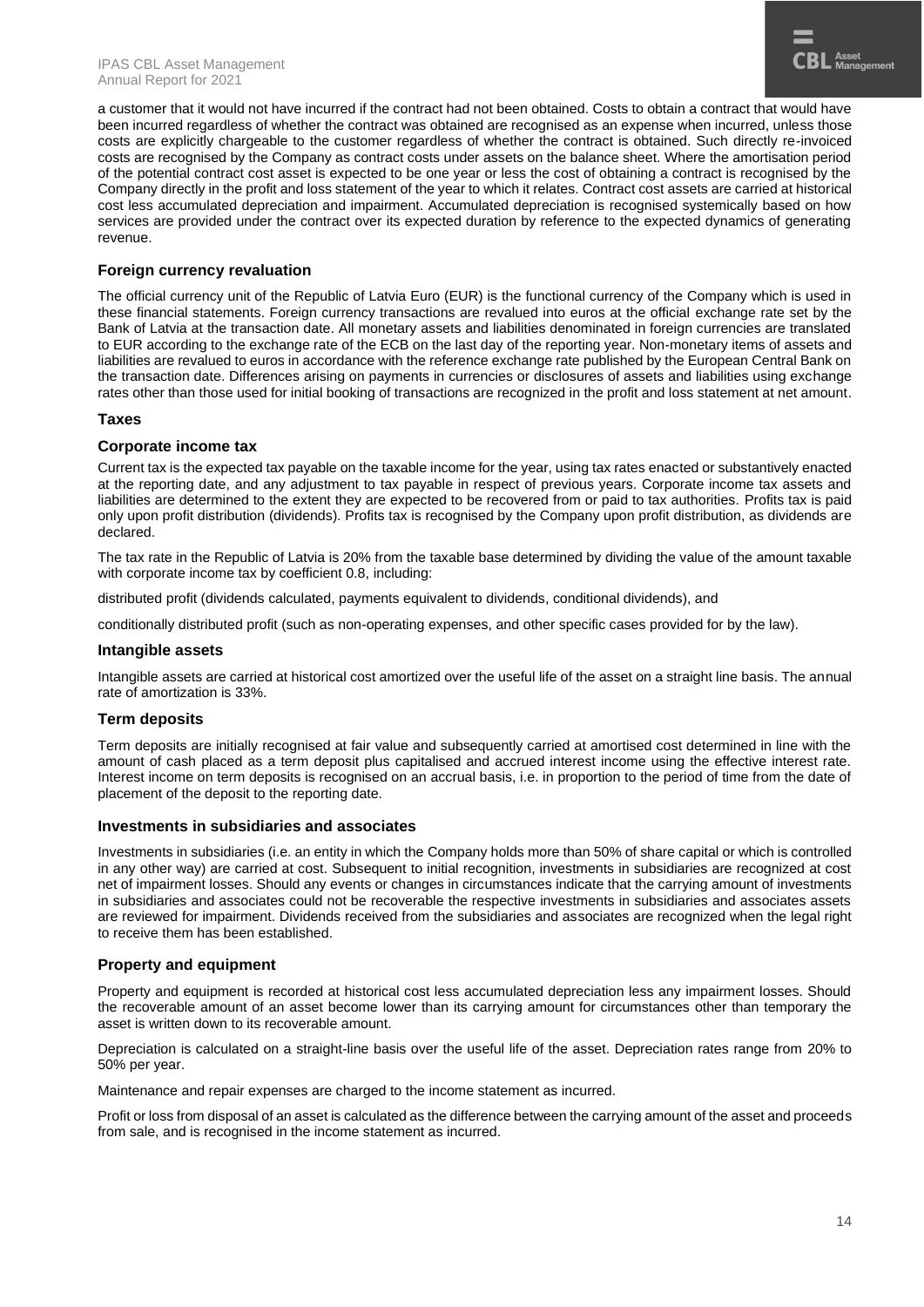

#### **Assets under management**

Assets managed by the Company on behalf of customers, funds and other institutions are not regarded as assets of the Company. As such these assets are not reflected on the Company's balance sheet. Assets under management are presented in these financial statements only for disclosure purposes.

#### **Fair value of financial assets and liabilities**

Financial assets of the Company are carried at amortised cost. Loans and receivables are financial assets with fixed or determinable payments that are not quoted in an active market and include trade and other receivables as well as cash and cash equivalents. Financial liabilities that include trade accounts payable and other financial liabilities arising from the operating activities of the Company are classified as other liabilities measured at amortised cost.

Fair value is the price that would be received to sell an asset or paid to transfer a liability in an orderly transaction between market participants at the measurement date in the principal, or in its absence, the most advantageous market to which the Company have access at that date. The fair value of liabilities represents the risk of default.

IFRS introduces a fair value hierarchy for the measurement of financial assets and liabilities, based on whether or not observable market data are used in the measurement of the fair value of financial assets and liabilities. The balance sheet of the Company does not include assets and liabilities at fair value. Fair values of financial assets and liabilities not measured at fair value may be classified in the following fair value hierarchy levels:

The Company believes that the fair value of these financial assets matches their initial nominal value and the carrying amount at any future date.

Given the short term nature of settlements the carrying amounts of financial assets and liabilities are not materially different from their fair values.

#### **Cash and cash equivalents**

Cash and cash equivalents represent cash in bank and short-term deposits with initial maturities below three months.

#### **Employee benefits**

Employee entitlements to the annual leave are recognized when the vacation days have been accrued to the employees. Accruals for employees' annual leave pay are estimated based on days of unused annual leave of the employees up to the reporting date. The Company pays social security contributions to the state funded pension scheme on behalf of its employees in accordance with the laws and regulations of Latvia. The state funded pension scheme is a defined contribution plan under which the Company is to pay fixed contributions determined by law. The Company has no additional legal or constructive obligations to pay further contributions if the state funded pension scheme is unable to honour its liabilities towards the employees. State social security contributions are accrued in the year in which the associated services are rendered by the employees of the Company.

#### **Other receivables**

Trade receivables are recognized and carried at contractual amounts less allowances for doubtful receivables. Doubtful debt allowances are recognised when recovery of the entire amount of the receivable is no longer reasonably expected. Receivables are written off when their recoverability is considered impossible.

#### **Lease - the Company as a lessee**

Leases of assets under which substantially all the risks and rewards of ownership are retained by the lessor are accounted under IFRS 16. For qualifying lease assets, upon lease commencement, a lessee recognises a right-of-use asset and a lease liability. The right-of-use asset is initially measured at the amount of the lease liability plus any initial direct costs. Subsequently the right-of-use asset is measured using a cost model. A right-of-use asset is measured at cost less any accumulated depreciation and impairment. The lease liability is initially measured as a discounted value of payments agreed over the lease term. An incremental borrowing rate which discounts future payments to estimated present value is applied. The Company presents right-of-use assets in the same line items in which it presents assets of the same nature that it owns. Lease liabilities are presented within other liabilities. Operating lease expenses are disclosed as 'Depreciation of leased fixed assets'. Similarly the implied interest expense on lease liabilities is presented as interest expense.

The three year lease term applied to the rent of the Company's office is linked to the business planning horizon of AS Citadele banka. The incremental borrowing rate derived from the deposit rate of AS Citadele banka adjusted for a risk spread to account for the absence of deposit guarantees for leases is used for transactions.

#### **Use of judgments and estimates in preparation of the financial statements**

In the preparation of the financial statements in accordance with the International Financial Reporting Standards issued by the International Accounting Standards Board (IASB) and as adopted by the EU, the management has relied on certain estimates and assumptions that impact certain balance sheet and income statement items, and the amount of potential liabilities. The significant areas of judgement and estimation used in the preparation of the accompanying financial statements relate to the measurement of recoverable amounts of investments, provision for the liquidation of the Ukrainian subsidiary, in relation to determining the lease term.

The three year lease term applied to the lease transactions is linked to the business planning horizon of AS Citadele banka.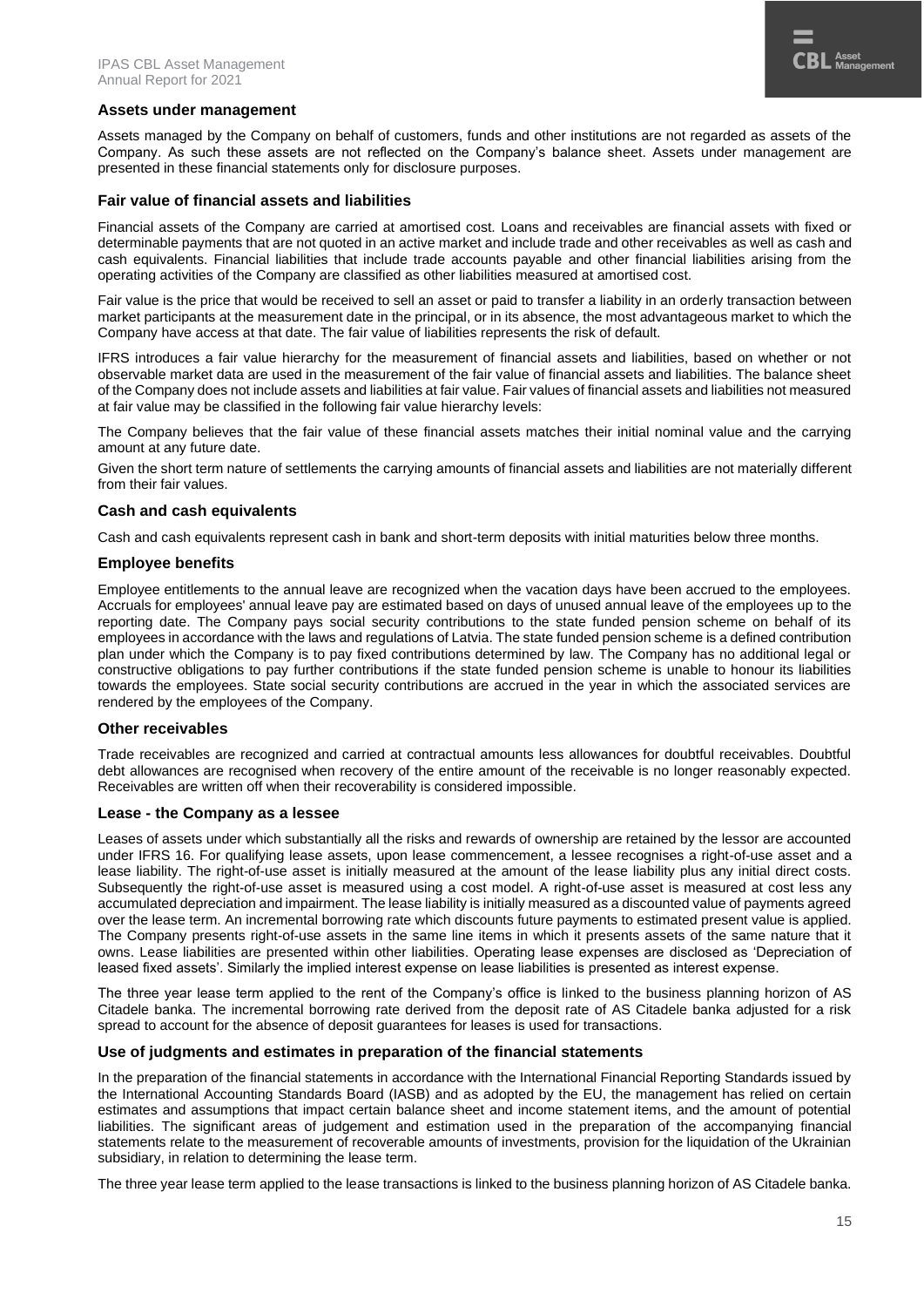The impairment of investment in subsidiaries is calculated on the basis of the recoverable amount of the investment. Where the recoverable amount is less than the carrying amount, an impairment loss is recognized for the investment.

Future events may impact assumptions that were used as the basis for estimates. Any impact from changes in the estimates is reflected in the financial statements as determined. Taking into account the decision made by the AS "Citadele banka" group on the liquidation of the subsidiary in Ukraine, the process is started, as a result of which the Ukrainian subsidiary has no income that would cover the expenses of this company during the liquidation. Consequently, the liquidation expenses are reimbursed by the Company by investing in the capital of the subsidiary. As it will not be possible to recover these investments, a 100% allowance was recognised for the amount of these investments (see Note 10 and Note 15).

#### **Financial risk management**

The Company has approved a risk management policy that forms the basis for the management and hedging of risks.

The conditions that underlie stress testing of capital adequacy were revised in light of instability in the global and Latvian financial markets and economy. The calculation of market risk relies on increasing the reliability of the models.

The key financial risks related to the Company's financial instruments are currency risk, interest rate risk, credit risk, liquidity risk and capital adequacy risk.

#### *Currency risk*

Financial assets and liabilities of the Company that are exposed to currency risk include cash and cash equivalents, other receivables and other liabilities. The Company is primarily exposed to currency risk in relation to the US dollar (see Note 22).

The following table demonstrates the sensitivity to a reasonably possible change in the US dollar exchange rate, with all other variables held constant, of the Company's profit before tax (due to changes in the fair value of monetary assets and liabilities) and the Company's equity.

|                                   |      | <b>EUR</b> |      |         |
|-----------------------------------|------|------------|------|---------|
|                                   | 2021 |            | 2020 |         |
| Increase/decrease in USD exchange | 5%   | 5%         | 5%   | 5%      |
| Effect on profit/loss before tax  | 2608 | (2608)     | 2932 | (2932)  |
| Effect on equity                  | 2608 | (2608)     | 2932 | (2 932) |

#### *Liquidity risk*

Liquidity risk relates to the Company's ability to settle its payment liabilities according to the investment management policy. The Company manages liquidity risk by maintaining appropriate amounts of cash and cash equivalents. In order to maintain sufficient cash balances the Company plans its cash flow and analyses the actual performance on a regular basis.

The maturity profile of the Company's financial assets and liabilities as at 31 December 2021 is disclosed in Note 23.

#### *Credit risk*

Credit risk is the likelihood of incurring losses if a client fails to meet its contractual liabilities. The Company is exposed to credit risk in relation to receivables, accrued income, cash and cash equivalents. The maximum credit risk exposure as at 31 December 2021 on these assets was EUR 10 232 238 (2020: EUR 5 931 222). The Company has no assets that are impaired or past due. It should be noted that although the Company applies IFRS 9 and its expected credit loss model, the Company's management estimates that the impact of expected credit risk losses would be insignificant.

In accordance with the Company's investment policy, funds are placed in term deposits based on the credit institution's credit rating and the interest rate offered.

Credit risk is managed by the Company by monitoring receivables on an ongoing basis to ensure that the Company's exposure to bad debts is minimized.

#### *Interest rate risk*

The Company is not exposed to a significant interest rate risk. The Company generates interest income from cash in term deposits at fixed interest rates.

#### *Capital adequacy*

The Company maintains sufficient equity to be able to compensate losses incurred by customers due to the Company's fault. The amount of required capital is determined according to Regulation 575/2013 of the European Parliament and of the Council of 26 June 2013. As at 31 December 2020, the minimum ratio of equity against risk weighted assets and memorandum items as determined by the FCMC is disclosed in Note 21.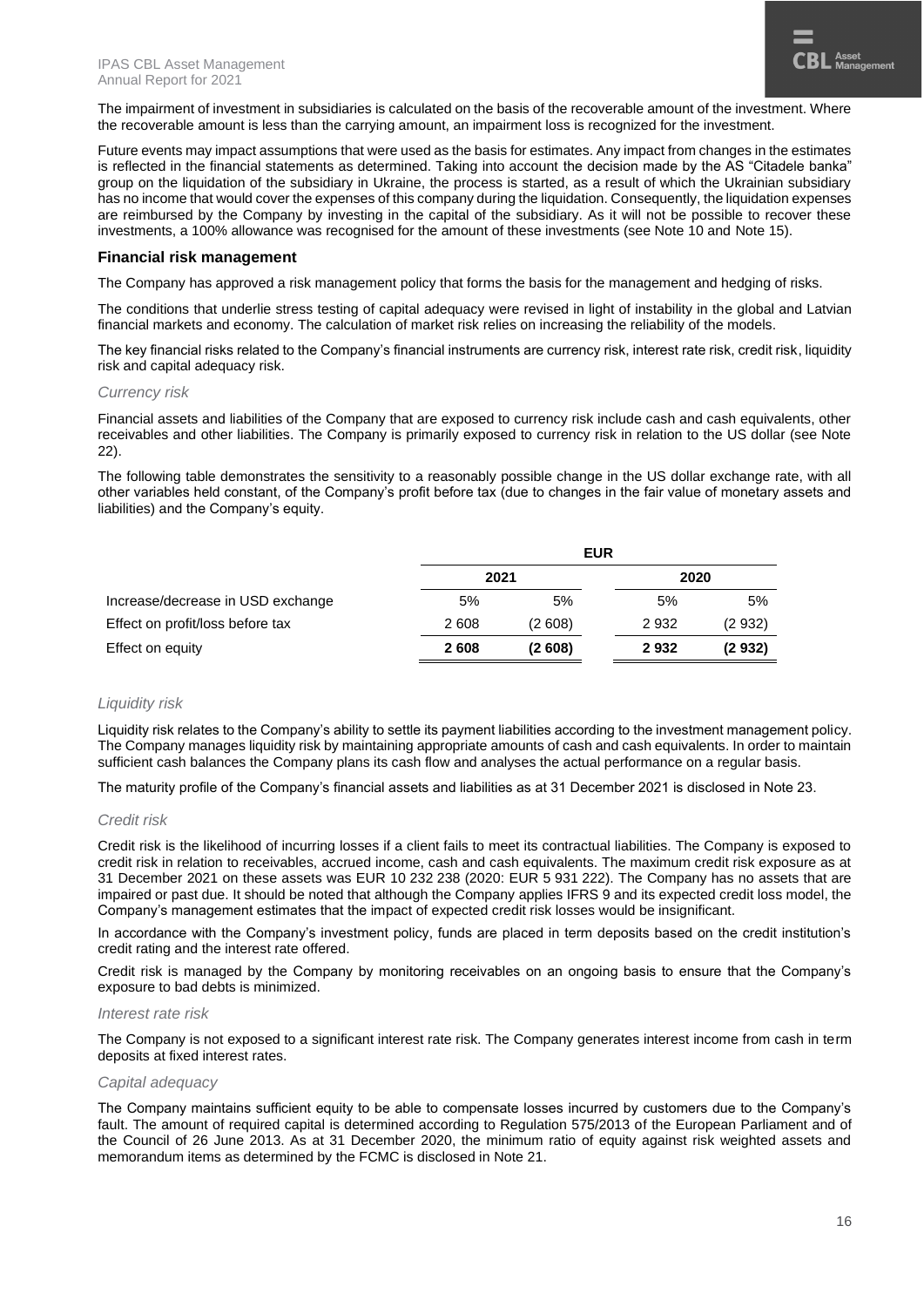#### **NOTE 3. FEE AND COMMISSION INCOME**

#### **NOTE 4. FEE AND COMMISSION EXPENSES**

|                                                            | EUR     |         |
|------------------------------------------------------------|---------|---------|
|                                                            | 2021    | 2020    |
| Distribution of investment certificates and other products | 647 398 | 845 691 |
| Servicing of accounts                                      | 648     | 20 656  |
| Custodian bank fees                                        | 342     | 1666    |
|                                                            | 648 388 | 868 013 |

**Total 6 983 453 5 130 318**

#### **NOTE 5. OTHER INCOME**

After evaluation of the liquidation process of the 100% subsidiary OOO Mizush Asset Management Ukraina and based on the information received from PricewaterhouseCoopers Ukraine, the liquidator of Mizush, that the tax audit had been completed successfully, an opinion has been received and the final stage of liquidation of Mizush has been initiated it was decided to release the provision of EUR 50 000 created for potential tax penalties (EUR 50 000) against the 100% subsidiary OOO Mizush Asset Management Ukraina or its shareholder. It was decided in 2020 to release the provision of EUR 240 000 created for potential claims against Mizush or its shareholder. Subsidiary OOO Mizush Asset Management Ukraina is undergoing liquidation as it is not conducting any business activities. The final tax audit has been completed. According to local regulations closing financial statements will be prepared and issued, followed by a formal decision on liquidation according to timing stipulated in law. In light of war raging in Ukraine a formal liquidation decision may be delayed.

#### **NOTE 6. OTHER EXPENSES**

|                                                   | <b>EUR</b> |         |
|---------------------------------------------------|------------|---------|
|                                                   | 2021       | 2020    |
| FCMC charges                                      | 153 157    | 106 323 |
| Amortisation of acquisition cost of pension plans | 213859     | 32 852  |
| Public data bases                                 | 103 586    | 107 010 |
| Other expenses                                    | 41 330     | 44 532  |
| <b>Total</b>                                      | 511 932    | 290 717 |
|                                                   |            |         |

 $\overline{\mathbf{C}}\mathbf{BL}$  Asset  $\overline{\mathbf{A}}$  Management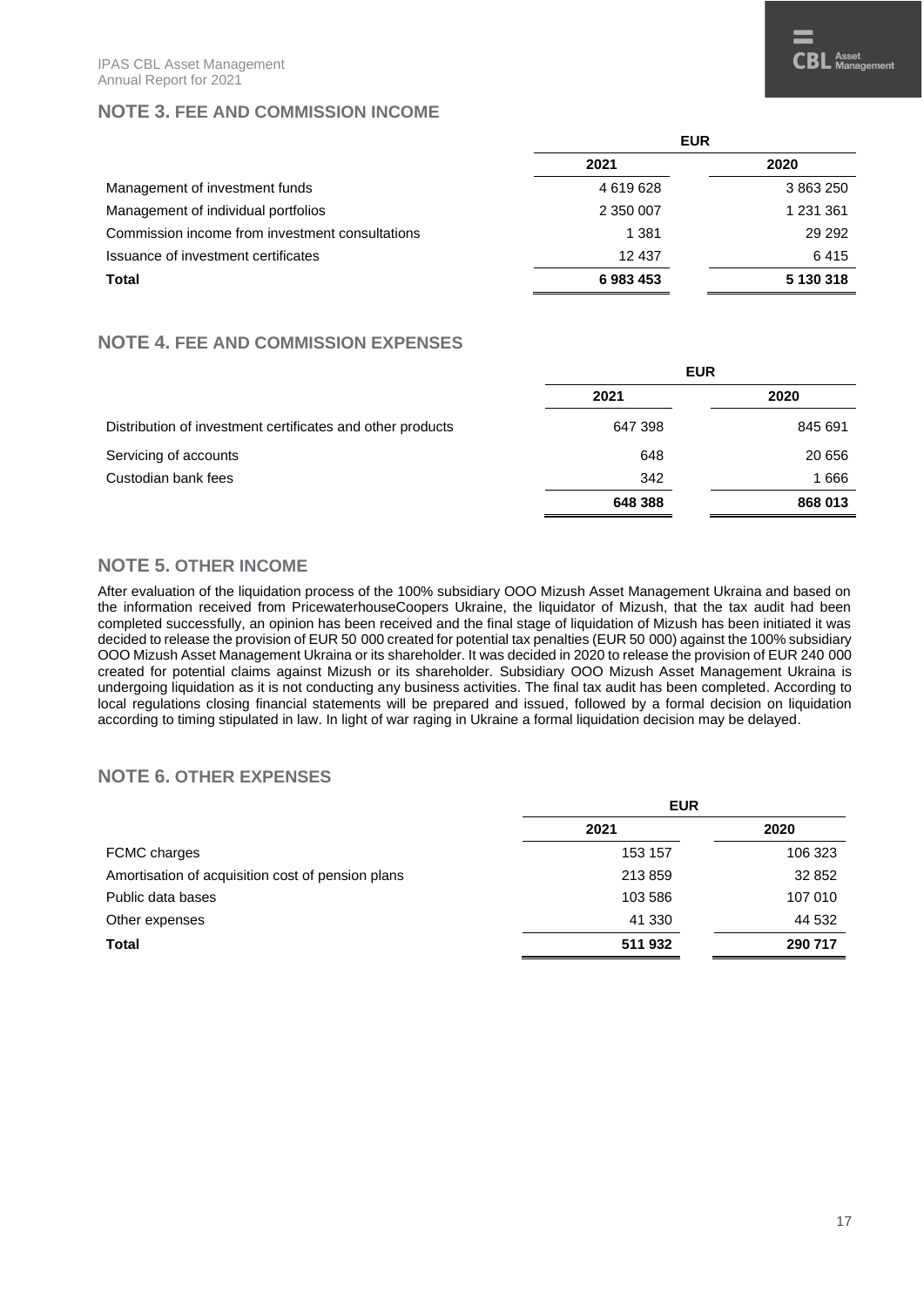#### **NOTE 7. ADMINISTRATIVE AND OTHER EXPENSES**

|                                           | <b>EUR</b> |         |
|-------------------------------------------|------------|---------|
|                                           | 2021       | 2020    |
| IT and communication expenses             | 60 805     | 60 097  |
| Professional services *                   | 19 163     | 51 559  |
| Non-deductible VAT                        | 26 071     | 31 547  |
| Rent of premises                          | 13 654     | 23 2 29 |
| <b>Business trips</b>                     | 2 2 5 3    | 4 3 2 2 |
| Advertisement and representation expenses | 31 213     | 6 2 7 0 |
| Other expenses                            | 3088       | 2 2 6 7 |
| <b>Total</b>                              | 156 247    | 179 291 |

\* Professional services include the fee paid for the annual report for 2021 of EUR 22 977 (2020: EUR 18 957), and EUR 3 500 (2020: EUR 3 500) paid for other assurance services in relation to the financial instruments and market requirements, provided by the auditor of the Company's annual report.

#### **NOTE 8. PERSONNEL EXPENSES**

|                                                   | <b>EUR</b> |           |
|---------------------------------------------------|------------|-----------|
|                                                   | 2021       | 2020      |
| Remuneration to members of the Council and Board* | 384 378    | 420 648   |
| Remuneration to other employees                   | 836 938    | 838 042   |
| <b>Total remuneration</b>                         | 1 221 316  | 1 258 690 |
| Compulsory state social security contributions    | 288 477    | 285 944   |
| Business risk state duty                          | 165        | 182       |
| Other personnel costs                             | 12 692     | 16 018    |
| <b>Total</b>                                      | 1 522 650  | 1560834   |

\*Includes total remuneration paid to members of the Council and Board, including that for the performance of other functions.

#### **NOTE 9. BALANCES DUE FROM CREDIT INSTITUTIONS**

|                                                                      | <b>EUR</b> |            |
|----------------------------------------------------------------------|------------|------------|
|                                                                      | 31/12/2021 | 31/12/2020 |
| Demand deposits with credit institutions*                            | 8 967 126  | 5 348 690  |
| Balances due from credit institutions (cash and cash<br>equivalents) | 8967126    | 5 348 690  |

\* Demand deposits with AS Citadele banka carry negative % rates according to the price list of AS Citadele banka.

#### **NOTE 10. INVESTMENTS IN SUBSIDIARIES**

|                                                                       | <b>Holding</b> |               | <b>Holding</b> |               |
|-----------------------------------------------------------------------|----------------|---------------|----------------|---------------|
|                                                                       | 31/12/2021     |               | 31/12/2020     |               |
| <b>Related parties</b>                                                | %              | <b>EUR</b>    | %              | <b>EUR</b>    |
| OOO Mizush Asset Management<br>Ukraina (Ukraine)                      | 100.00%        | 2 1 2 4 1 0 5 | 100.00%        | 2 1 2 4 1 0 5 |
| Provision recognized OOO Mizush<br>Asset Management Ukraina (Ukraine) |                | (2 124 105)   |                | (2124105)     |
| AAS CBL Life (Latvia)                                                 | 100.00%        | 4 268 615     | 100.00%        | 4 268 615     |
| <b>Total related parties</b>                                          | 100.00%        | 4 268 615     | 100.00%        | 4 268 615     |

During the reporting period, allowances for investments in subsidiaries did not change.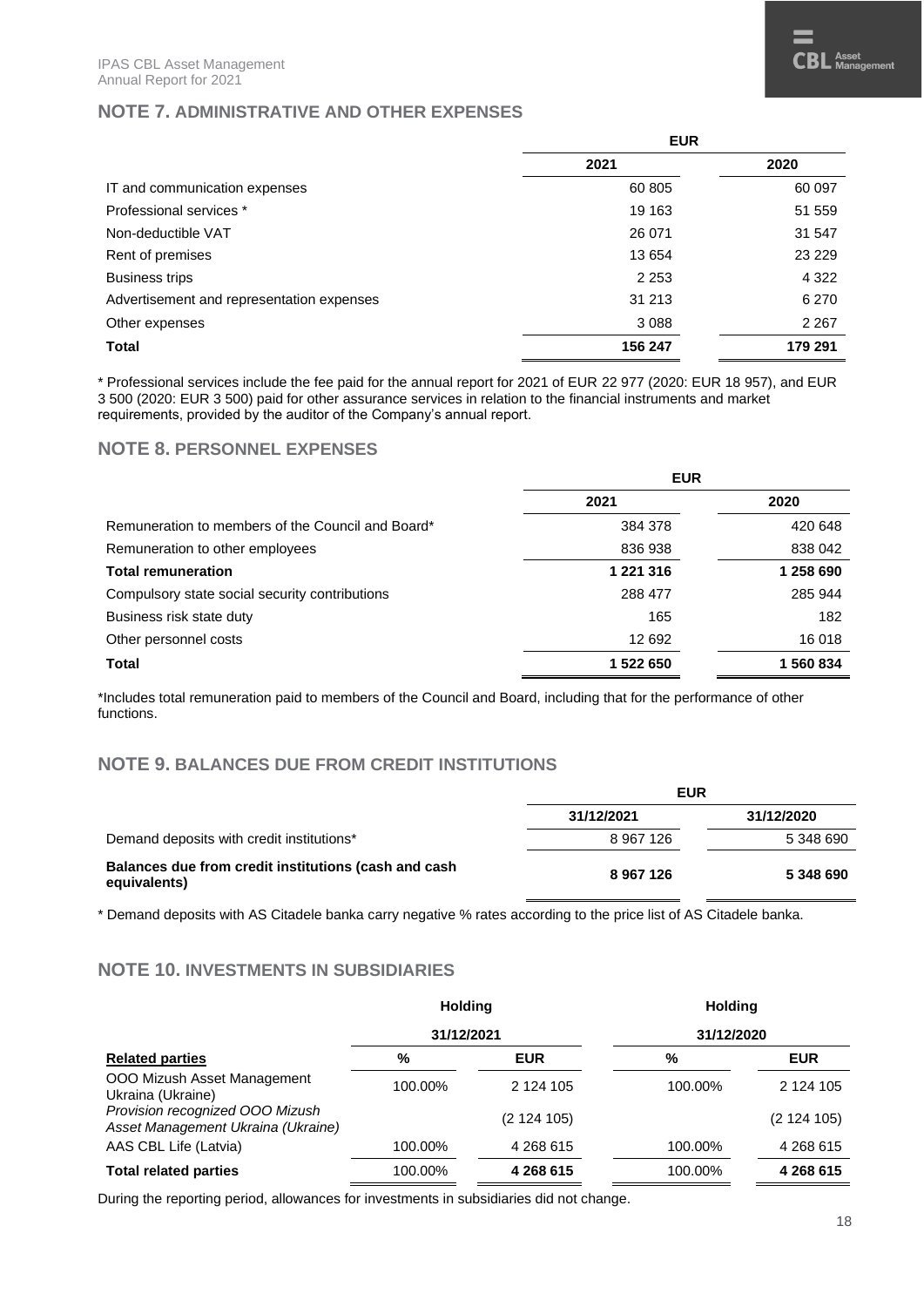In February 2019, final settlements were made with all OOO Mizush Asset Management Ukraina investors of the funds, the liquidation of all funds was completed and the liquidation process of the Company was started. The Company hired AA PricewaterhouseCoopers Legal for liquidation. The Company has recognised provisions for liquidation expenses (refer to Note 15). Total assets amount to EUR 0.00, business activities have been discontinued and all expenses in 2021 were related to liquidation. Subsidiary OOO Mizush Asset Management Ukraina is undergoing liquidation as it is not conducting any business activities. The final tax audit has been completed. According to local regulations closing financial statements will be prepared and issued, followed by a formal decision on liquidation according to timing stipulated in law. In light of war raging in Ukraine a formal liquidation decision may be delayed.

Insurance joint-stock company CBL Life offers life insurance services.

Financial indicators of related party AAS CBL Life for 2021 are available on the website of Citadele Group <https://www.cblgroup.com/lv/companies/cbl-life/>

#### **NOTE 11. FIXED ASSETS, RIGHT-OF-USE ASSETS AND INTANGIBLE ASSETS**

|                                                              | <b>EUR</b>                    |                                        |                   |              |
|--------------------------------------------------------------|-------------------------------|----------------------------------------|-------------------|--------------|
|                                                              |                               | 2021                                   |                   |              |
|                                                              | <b>Right-of-use</b><br>assets | Other fixed<br>assets and<br>inventory | Intangible assets | <b>Total</b> |
| <b>Historical cost</b><br>As at the beginning of<br>the year | 127 529                       | 22 3 21                                | 177 992           | 327842       |
| <b>Additions</b>                                             |                               | 633                                    | 10 530            | 11 163       |
| Disposals                                                    |                               |                                        |                   |              |
| Year-end                                                     | 127 529                       | 22 954                                 | 188 522           | 339 005      |
| Accumulated                                                  |                               |                                        |                   |              |
| depreciation<br>As at the beginning of<br>the year           | 6712                          | 20 698                                 | 140 489           | 167899       |
| Depreciation                                                 | 40 272                        | 1 3 8 4                                | 28 519            | 70 175       |
| Disposals                                                    |                               |                                        |                   |              |
| Year-end                                                     | 46 984                        | 22 081                                 | 169 008           | 238 074      |
| Carrying amount                                              |                               |                                        |                   |              |
| As at the beginning of<br>the year                           | 120 817                       | 1623                                   | 37 503            | 159 943      |
| Year-end                                                     | 80 545                        | 872                                    | 19514             | 100 931      |
|                                                              |                               |                                        |                   |              |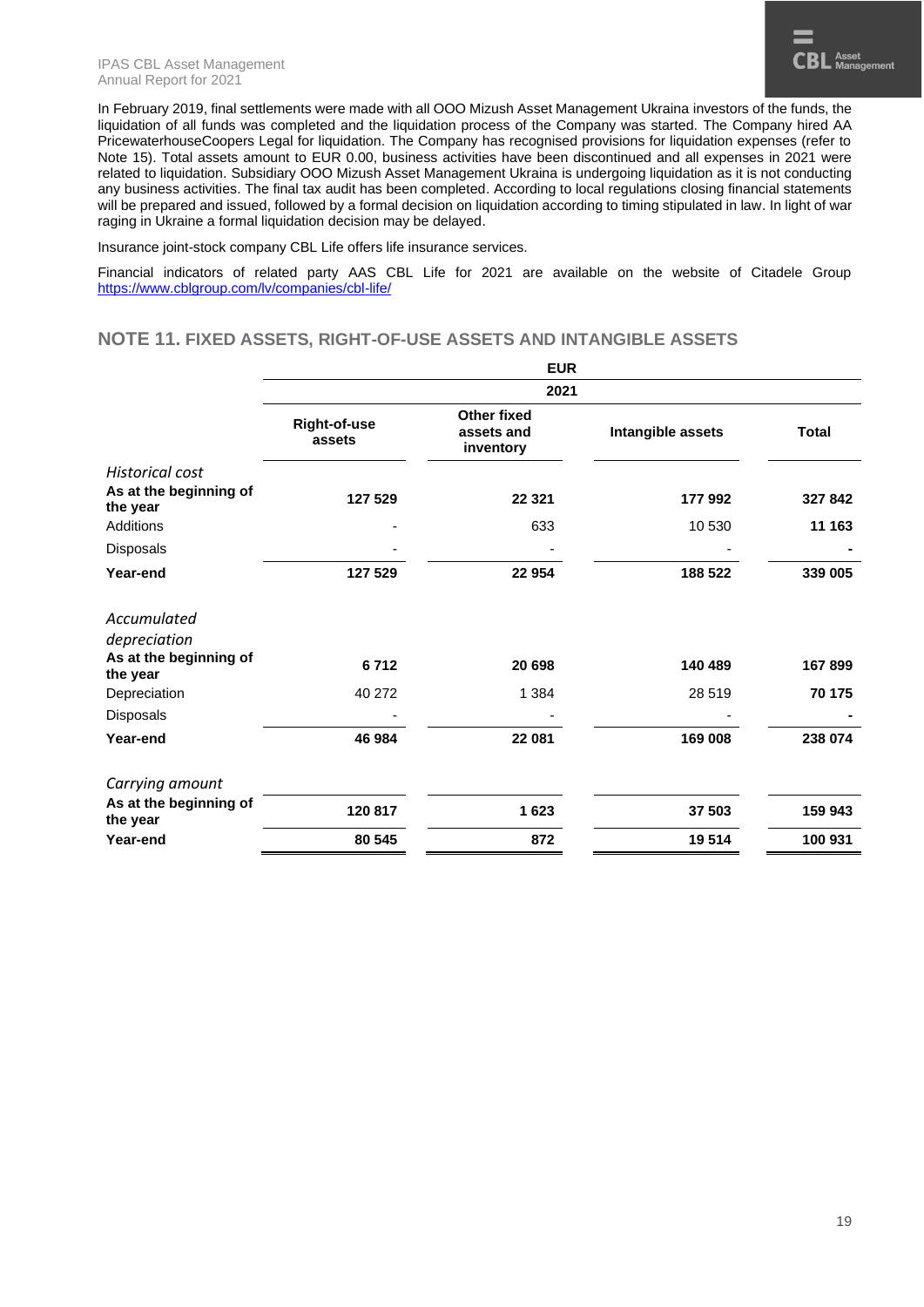|                                                              |                               | <b>EUR</b>                                    |                   |              |
|--------------------------------------------------------------|-------------------------------|-----------------------------------------------|-------------------|--------------|
|                                                              |                               | 2020                                          |                   |              |
|                                                              | <b>Right-of-use</b><br>assets | <b>Other fixed</b><br>assets and<br>inventory | Intangible assets | <b>Total</b> |
| <b>Historical cost</b><br>As at the beginning of<br>the year | 293 753                       | 21 456                                        | 176 673           | 491882       |
| Additions                                                    | 127 529                       | 865                                           | 1 3 1 9           | 129 713      |
| Disposals                                                    | (293 753)                     |                                               |                   | (293753)     |
| Year-end                                                     | 127 529                       | 22 3 21                                       | 177 992           | 327 842      |
| Accumulated                                                  |                               |                                               |                   |              |
| depreciation                                                 |                               |                                               |                   |              |
| As at the beginning of<br>the year                           | 73 438                        | 19742                                         | 105 070           | 198 250      |
| Depreciation                                                 | 66 960                        | 956                                           | 35 4 19           | 103 335      |
| Disposals                                                    | (133686)                      |                                               |                   | (133686)     |
| Year-end                                                     | 6712                          | 20 698                                        | 140 489           | 167899       |
| Carrying amount                                              |                               |                                               |                   |              |
| As at the beginning of<br>the year                           | 220 315                       | 1714                                          | 71 603            | 293 632      |
| Year-end                                                     | 120 817                       | 1623                                          | 37 503            | 159 943      |

#### **NOTE 12. DEFERRED EXPENSES AND ACCRUED INCOME**

|                                   | <b>EUR</b> |            |  |
|-----------------------------------|------------|------------|--|
|                                   | 31/12/2021 | 31/12/2020 |  |
| <b>Current assets</b>             |            |            |  |
| Accrued commission and fee income | 1 215 512  | 549 071    |  |
| Prepaid expenses                  | 216 596    | 204 934    |  |
| Long-term investments             |            |            |  |
| Prepaid expenses                  | 2 367 0 26 | 2 596 674  |  |
| <b>Total</b>                      | 3799134    | 3 350 679  |  |

Accrued commission and fee income was received shortly after the end of the period, therefore the impairment provision was assessed as not significant. Variable commission fee income of EUR 683 356 will be received after issue of the auditor's report on the annual report of the Tier 2 pension plan and approval by the Board. See Note 23.

#### **Purchase of Tier 2 pension plans of PNB**

Prepaid expenses for the reporting period include the purchase transaction of pension plans to be amortised according to the calculation.

After receipt of all regulatory permits, on 5 October 2021 the pension plans acquired in 2020 were merged with existing CBL pension investment plans.

The management right asset was recognised at cost. The asset will be expensed in proportion to revenue flows from management of acquired assets. The estimated amortisation period is 20 years. Initially in the first five years after the change of the manager the volume of assets under management is expected to increase followed by the subsequent five years of reduction based on estimated reaching of the retirement age and retiring of plan participants (38% of capital participants of the PNB portfolios are born before 30 June 1971). The preliminary assumptions underlying the amortised cost of the transaction were compared to the actual cash flows in 2017 and significant deviation were not detected.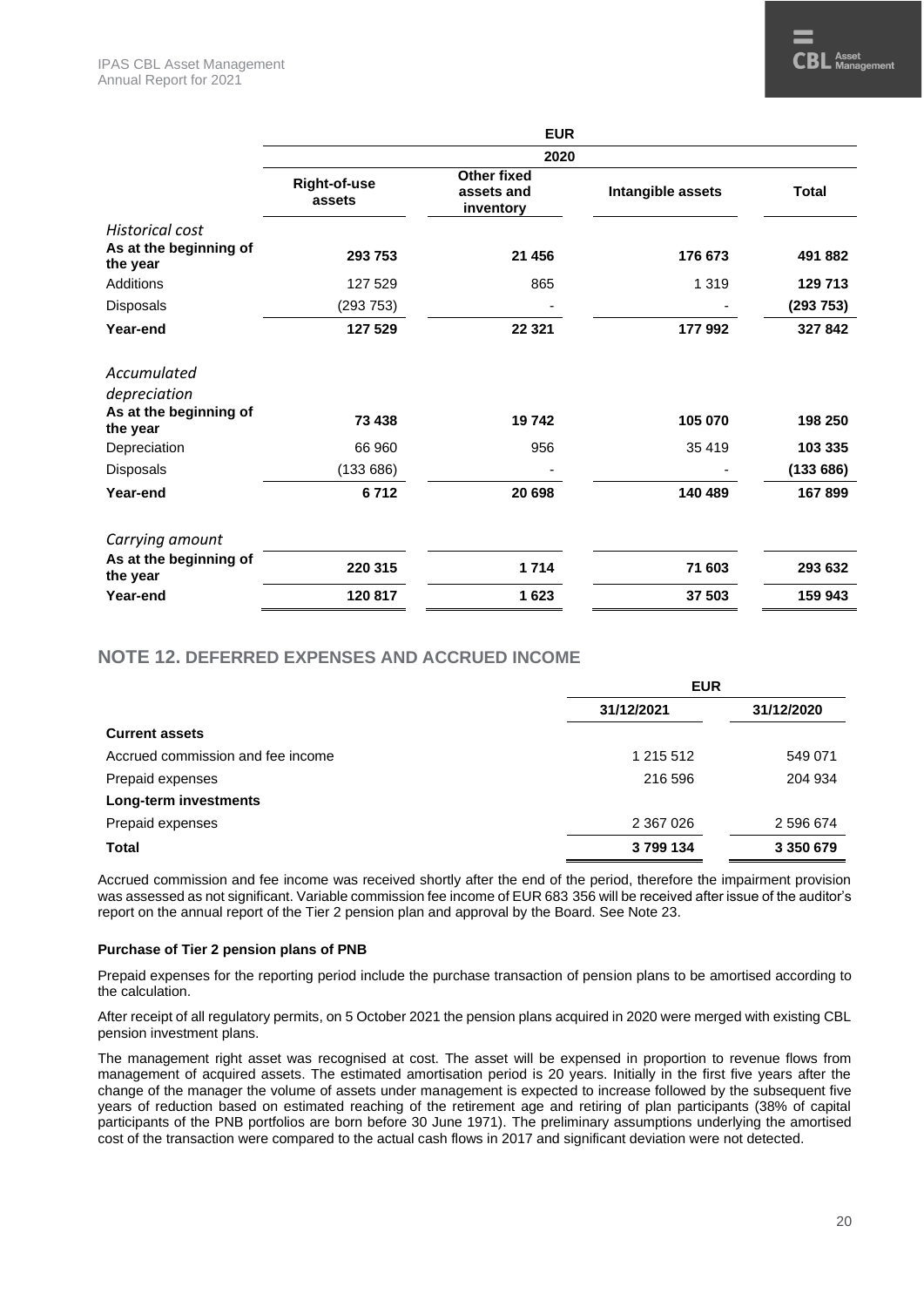The monetary impact of the transaction is disclosed in the table below:

|                                                                    | <b>EUR</b>     |            |
|--------------------------------------------------------------------|----------------|------------|
|                                                                    | 31/12/2021     | 31/12/2020 |
| Purchase transaction of pension plans at the beginning of the year | 2 797 481      |            |
| Acquisition of pension plans                                       | $\blacksquare$ | 2830333    |
| Net changes charged to the profit and loss statement               | (213 859)      | (32 852)   |
| Purchase transaction of pension plans at the end of the year       | 2 583 622      | 2 797 481  |

#### **NOTE 13. OTHER ASSETS**

|                                          | <b>EUR</b> |            |
|------------------------------------------|------------|------------|
|                                          | 31/12/2021 | 31/12/2020 |
| <b>Financial assets</b>                  |            |            |
| Guarantee deposits                       | 249        | 249        |
| Other receivables                        | 1868       |            |
| <b>Non-financial assets</b>              |            |            |
| Prepayments                              | 46 131     | 33 212     |
| Other receivables                        | 1 3 5 1    | -          |
| Total financial and non-financial assets | 49 599     | 33 461     |

#### **NOTE 14. ACCRUED LIABILITIES**

|                                   | <b>EUR</b>               |         |
|-----------------------------------|--------------------------|---------|
|                                   | 31/12/2021<br>31/12/2020 |         |
| <b>Financial liabilities</b>      |                          |         |
| Professional services             | 66 550                   | 83 715  |
| <b>Non-financial liabilities</b>  |                          |         |
| Accrued liabilities for vacations | 97 574                   | 84 541  |
| <b>Total</b>                      | 164 124                  | 168 256 |

#### **NOTE 15. PROVISIONS**

|                                                        | <b>EUR</b>                                             |                                                                 |                     |
|--------------------------------------------------------|--------------------------------------------------------|-----------------------------------------------------------------|---------------------|
|                                                        | <b>Provision for</b><br>liquidation of<br>a subsidiary | <b>Provision for</b><br>the variable<br>part of<br>remuneration | Total<br>provisions |
| Provisions as at 31.12.2020                            | 81788                                                  | 160 827                                                         | 242 615             |
| Increase of provisions                                 |                                                        | 165 528                                                         | 165 528             |
| Variable part of remuneration for 2021                 |                                                        | 165 528                                                         | 165 528             |
| Decrease of provisions                                 | 81 788                                                 | 134 009                                                         | 215 797             |
| Variable part of remuneration paid out for 2019/2020   |                                                        | 134 009                                                         | 134 009             |
| Liquidation expenses of the subsidiary used            | 31 788                                                 |                                                                 | 31 788              |
| Reversed provisions for liquidation of the subsidiary* | 50 000                                                 |                                                                 | 50 000              |
| Provisions as at 31.12.2021                            |                                                        | 192 346                                                         | 192 346             |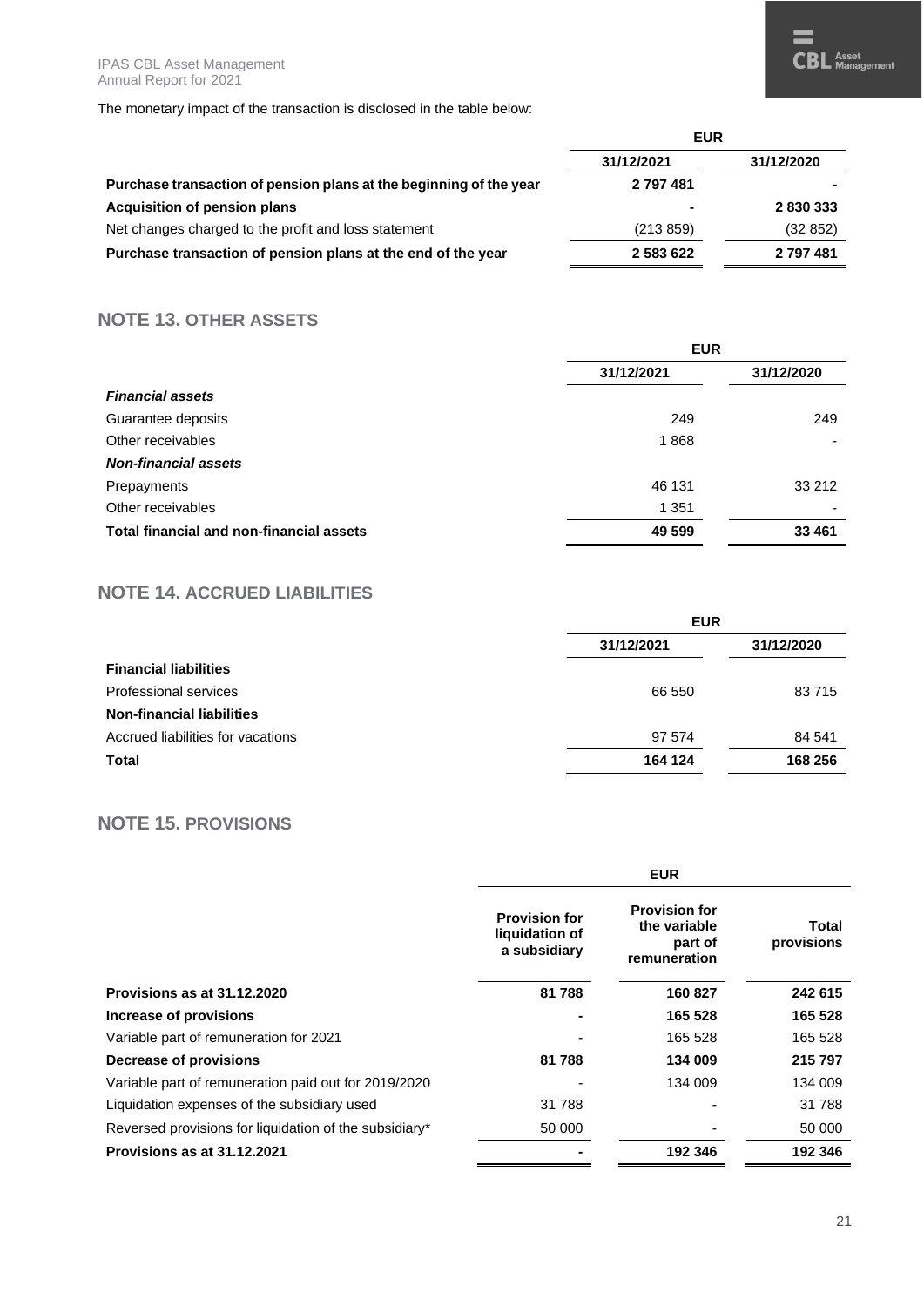|                                                        | <b>EUR</b>                                             |                                                                 |                     |
|--------------------------------------------------------|--------------------------------------------------------|-----------------------------------------------------------------|---------------------|
|                                                        | <b>Provision for</b><br>liquidation of a<br>subsidiary | <b>Provision for</b><br>the variable<br>part of<br>remuneration | Total<br>provisions |
| Provisions as at 31.12.2019                            | 365 305                                                | 174 313                                                         | 539 618             |
| Increase of provisions                                 |                                                        | 129 498                                                         | 129 498             |
| Variable part of remuneration for 2020                 |                                                        | 129 498                                                         | 129 498             |
| Decrease of provisions                                 | 283 517                                                | 142 984                                                         | 426 501             |
| Variable part of remuneration paid out for 2018/2019   |                                                        | 142 984                                                         | 142 984             |
| Liquidation expenses of the subsidiary used            | 43 517                                                 |                                                                 | 43 517              |
| Reversed provisions for liquidation of the subsidiary* | 240 000                                                |                                                                 | 240 000             |
| Provisions as at 31.12.2020                            | 81 788                                                 | 160827                                                          | 242 615             |

\* the transaction is described in Note 5 Other income.

#### **NOTE 16. LIABILITIES FOR LEASED TANGIBLE ASSETS**

|                                                                     | <b>EUR</b> |          |
|---------------------------------------------------------------------|------------|----------|
|                                                                     | 2021       | 2020     |
| Liabilities for leased tangible assets at the beginning of the year | 120 872    | 221 467  |
| Calculated interest                                                 | 564        | (1235)   |
| Initiation/termination of lease agreements (net)                    |            | (30068)  |
| Lease payments                                                      | (40 634)   | (69 292) |
| Liabilities for leased tangible assets at the end of the year       | 80 802     | 120872   |

#### **NOTE 17. OTHER LIABILITIES**

|                                                   | <b>EUR</b> |            |
|---------------------------------------------------|------------|------------|
|                                                   | 31/12/2021 | 31/12/2020 |
| <b>Financial liabilities</b>                      |            |            |
| Accounts payable to suppliers and other companies | 1867       | 15 737     |
| <b>Non-financial liabilities</b>                  |            |            |
| Due to staff                                      | 580        |            |
| Compulsory state social security contributions    | 1681       |            |
| Value added tax                                   | 15 2 24    | 6578       |
| Total financial and non-financial liabilities     | 19 352     | 22 3 15    |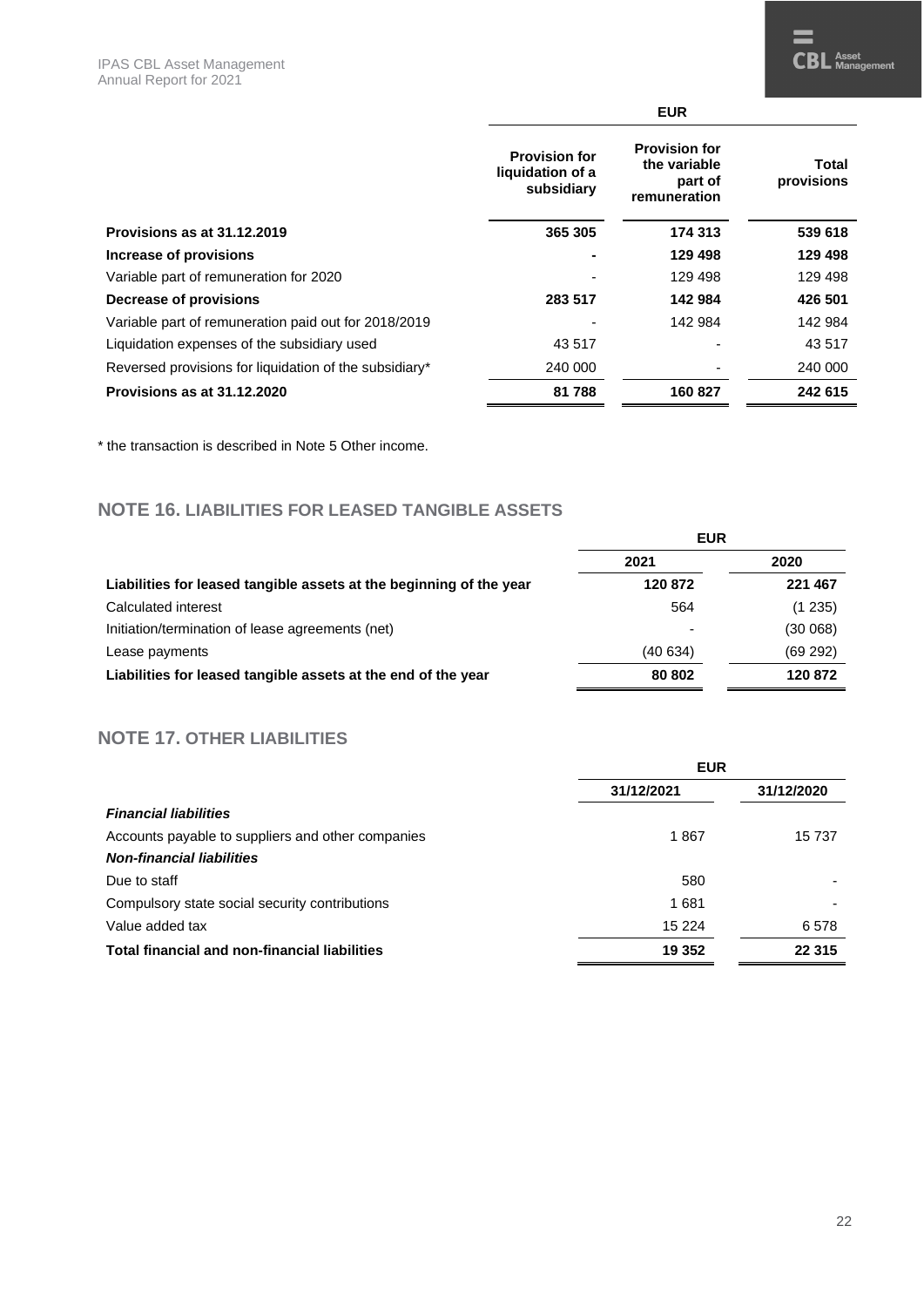#### **NOTE 18. SHARE CAPITAL**

As at 31 December 2021, share capital of the Company amounted to EUR 5 904 918 and consisted of 5 904 918 ordinary name shares. The nominal value of one share is EUR 1. AS Citadele banka is the sole shareholder of the Company. All shares are fully paid up.

#### **NOTE 19. TAXES AND STATE SOCIAL SECURITY CONTRIBUTIONS**

|                                  | <b>EUR</b>         |                                                                |                        |                              |           |  |
|----------------------------------|--------------------|----------------------------------------------------------------|------------------------|------------------------------|-----------|--|
|                                  | Value<br>added tax | <b>Compulsory</b><br>state social<br>security<br>contributions | Personal<br>income tax | <b>Business risk</b><br>duty | Total     |  |
| Payable/(overpaid)<br>31.12.2020 | 6578               |                                                                |                        |                              | 6578      |  |
| Calculated for 2021              | 174 192            | 404 071                                                        | 224 143                | 165                          | 802 571   |  |
| Paid in 2021                     | (165 546)          | (402 390)                                                      | (224 143)              | (165)                        | (792 244) |  |
| Payable/(overpaid)<br>31.12.2021 | 15 2 24            | 1681                                                           |                        |                              | 16 905    |  |

Assets and liabilities of compulsory state social security contributions and personal income tax paid in Latvia and other jurisdictions are presented separately.

#### **NOTE 20. REMUNERATION**

|                                                                                                                  | <b>EUR</b> |           |
|------------------------------------------------------------------------------------------------------------------|------------|-----------|
|                                                                                                                  | 2021       | 2020      |
| Total remuneration paid to employees with an impact on the<br>risk profile:                                      | 745 577    | 742 696   |
| Remuneration to members of the Council and Board                                                                 | 194 608    | 199 620   |
| Remuneration to employees who assume risk on behalf of<br>the investment portfolios of or managed by the Company | 499 836    | 490 466   |
| Remuneration to employees who perform internal control<br>functions                                              | 51 133     | 52 610    |
| Remuneration to other employees                                                                                  | 502 532    | 520 155   |
| <b>Total remuneration</b>                                                                                        | 1 248 109  | 1 262 851 |
| -incl. fixed part                                                                                                | 1 139 679  | 1 147 624 |
| -incl. variable part                                                                                             | 108 430    | 115226    |
|                                                                                                                  | 2021       | 2020      |
| Average number of people remunerated                                                                             | 30         | 30        |
| incl. average number of recipients of the fixed part                                                             | 30         | 30        |
| incl. average number of recipients of the variable part                                                          | 25         | 26        |

The Company uses the remuneration policy of Citadele Group which aims to retain, attract, motivate and develop professional and talented people to promote achievement of long and short term objectives. According to the policy, remuneration is matched to the employee's performance, is coherent and fair, and is consistent with and competitive against labour market levels. The policy also sets additional basic principles for positions that impact the risk profile to discourage accepting risks in excess of certain levels, to avoid limiting the ability of Citadele Group to strengthen its equity, to match values of Citadele Group, to be consistent with the principles of protecting customer or investor interests and those of other stakeholders; the policy considers that setting a guaranteed variable part of remuneration is not consistent with the principle of prudent risk management or setting the variable part of remuneration based on performance according to the policy and it should not be part of future remuneration plans.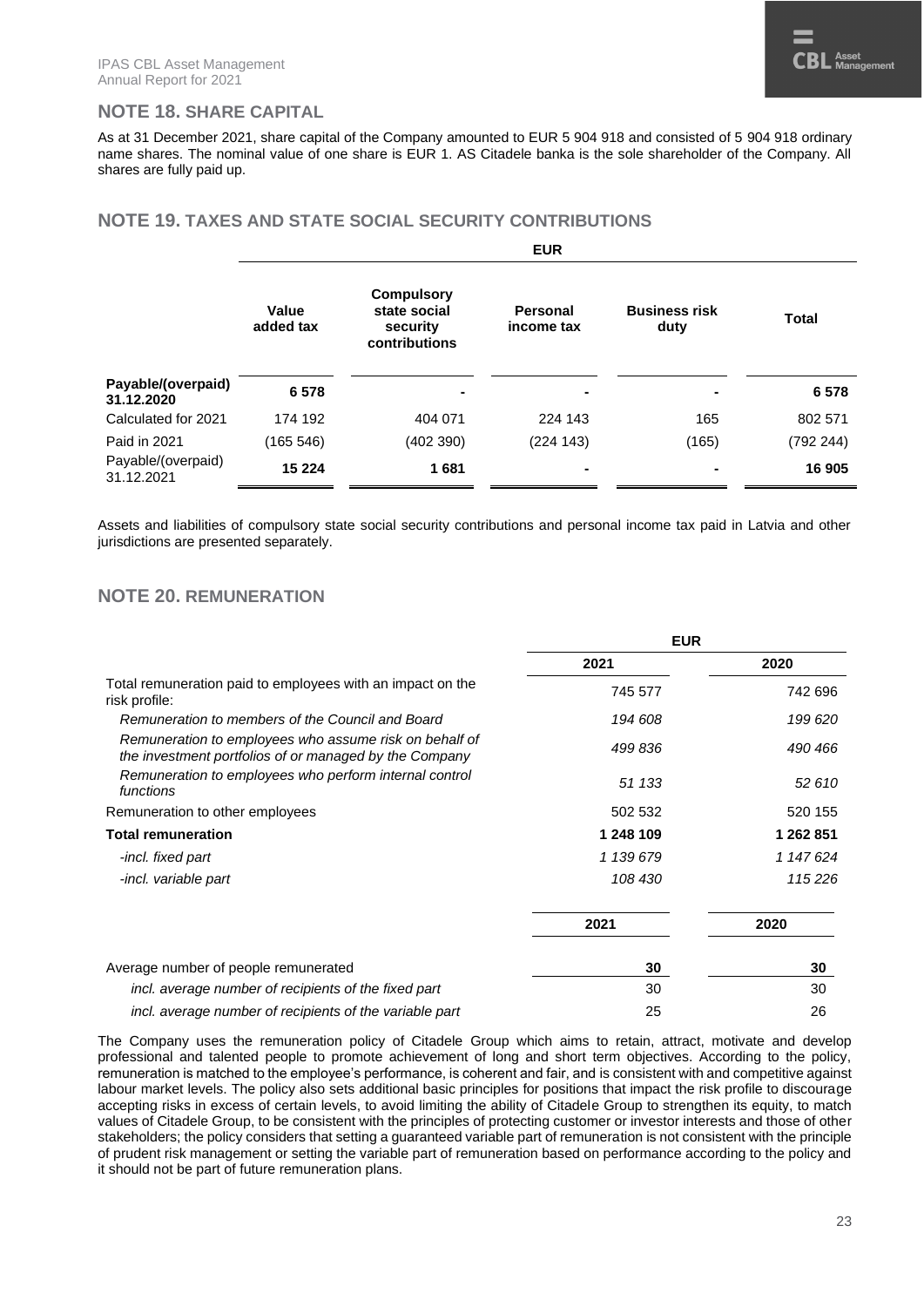#### *Remuneration structure:*

▪ The fixed part of remuneration or salary which reflects primarily the employee's professional experience and responsibilities under the job description and labour contract. The fixed part of remuneration consists of salary and special payments to employees that are related to factors other than their performance. Groups of positions are determined by the Board of Citadele banka and so is the range of fixed remuneration for each group, including positions that impact the risk profile, on the basis of studies of remuneration at financial institutions conducted by a competent organisation. The fixed part of remuneration consists of salary and special payments to employees that are related to factors other than their performance, for example, child birth benefit, benefits payable in case of death of parents etc.

▪ The variable part of remuneration reflects the employee's performance in excess of the requirements set in the job description, the consistency of such performance and the assessment of existing and potential risks related to it. The variable part is comprised of sales commissions, bonuses for achievement of quality and quantity indicators and targets (in a monetary and financial instrument form), one-off bonuses for exceptional achievements, long-term motivation programme and other financial benefits. No performance fee is provided in prospectus of investment funds managed by the Company.

The Company is committed to implementing a fair and reasonable remuneration practice and policy to promote sustainable business and development in the long term and to achieve interests of both the Company and its employees.

During 2021, the remuneration policy of Citadele Group was revised by adding a statement that Citadele Group undertakes to follow developments and update the Remuneration Policy, on a regular basis, to reflect best practices and innovations in sustainable finance and ESG.

The responsibility for setting the core principles of the Remuneration Policy and its approval rests with the Council of Citadele banka and so is the development, updating (at least once a year) and supervision over implementation.

#### **NOTE 21. CAPITAL ADEQUACY**

Capital adequacy ratio calculated in accordance with Regulation (EU) No. 575/2013 of the European Parliament and of the European Council of 26 June 2013 and the requirements of the FCMC as at 31 December 2021 and 2020 was as follows:

|                                                                                            | <b>EUR</b>  |             |  |
|--------------------------------------------------------------------------------------------|-------------|-------------|--|
|                                                                                            | 31/12/2021  | 31/12/2020  |  |
| Tier I capital                                                                             |             |             |  |
| Paid-in share capital                                                                      | 5904918     | 5 904 918   |  |
| Audited retained earnings (not subject to dividend payment)                                | 6702412     | 4 342 073   |  |
| Audited profit of the reporting year (not to be distributed as dividends)                  | 4 121 451   | 2 360 339   |  |
| Intangible assets                                                                          | (19514)     | (37 503)    |  |
| <b>Total Tier I capital</b>                                                                | 16 709 267  | 12 569 827  |  |
| (Decrease) in equity                                                                       |             |             |  |
| Significant investments in other credit and financial institutions,<br>insurance companies | (4 268 615) | (4 268 615) |  |
| <b>Total (Decrease) in equity</b>                                                          | (4268615)   | (4268615)   |  |
| Equity to be utilised in the capital adequacy ratio calculation                            | 12 440 652  | 8 301 212   |  |
| <b>Summary of calculations</b>                                                             |             |             |  |
| Capital requirement equal to 25% of total recurring expenses of the<br>previous year       | (533 544)   | (556 798)   |  |
| Cover of capital requirement                                                               | 11 907 108  | 7 744 414   |  |
| Capital adequacy ratio %                                                                   | 186.5%      | 119.3%      |  |
| FCMC minimum capital adequacy ratio requirement %                                          | 8.00%       | 8.00%       |  |

Both in 2021 and 2020, the capital adequacy ratio met the requirements of the FCMC for the minimum indicator of 8%.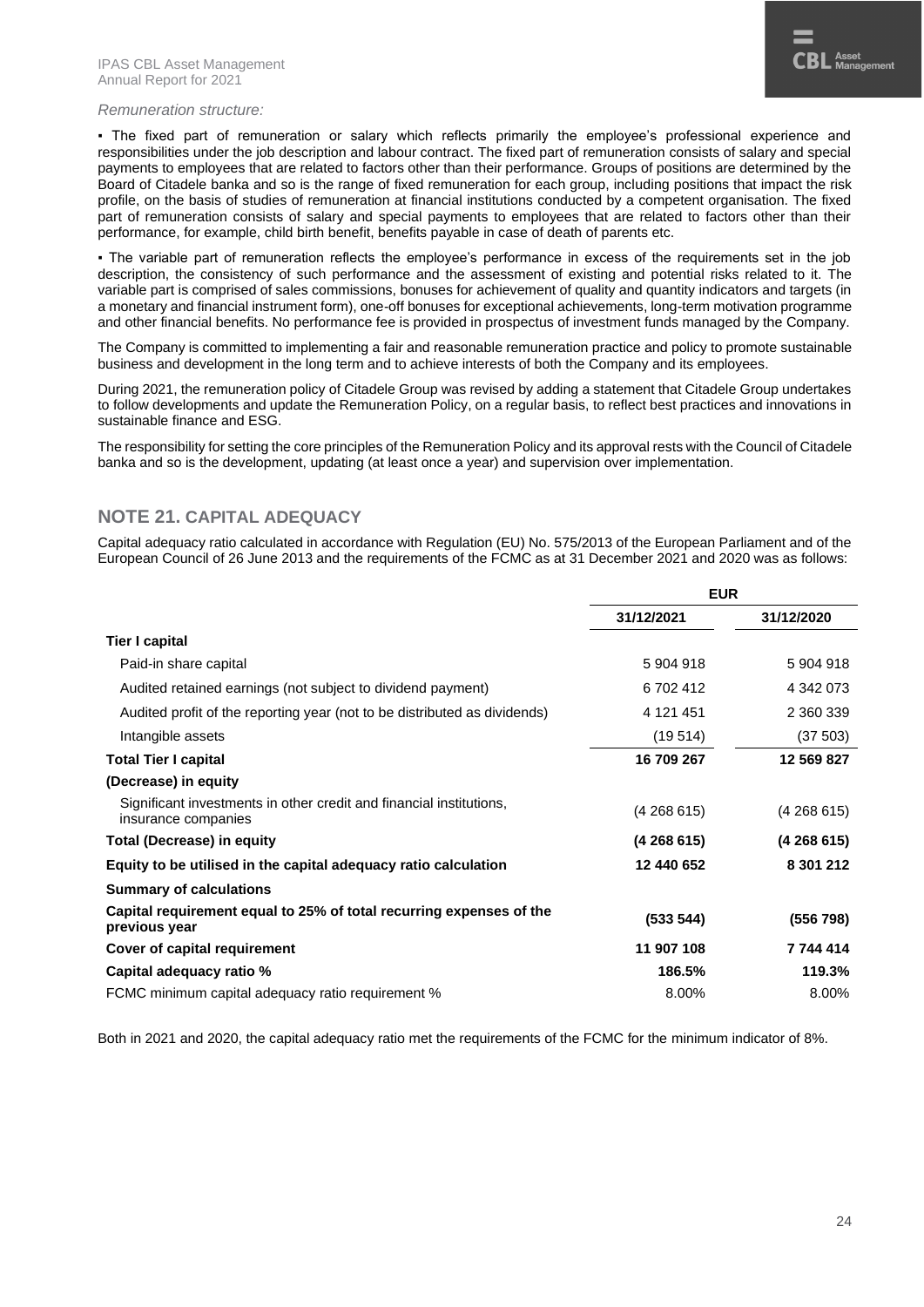#### **NOTE 22. CURRENCY ANALYSIS**

#### **The following table presents certain balance sheet items by currency as at 31 December 2021:**

|                                          | <b>EUR</b> | <b>USD</b> | Other<br>currencies | <b>Total</b>  |
|------------------------------------------|------------|------------|---------------------|---------------|
| <b>Assets</b>                            |            |            |                     |               |
| Balances due from credit<br>institutions | 8 966 313  |            | 813                 | 8 9 6 7 1 2 6 |
| Deferred expenses and<br>accrued income  | 1 162 804  | 52 164     | 544                 | 1 215 512     |
| Other assets                             | 1939       |            | 178                 | 2 1 1 7       |
| <b>Total financial assets</b>            | 10 131 056 | 52 164     | 1535                | 10 184 755    |
| <b>Liabilities</b>                       |            |            |                     |               |
| <b>Accrued liabilities</b>               | (66 550)   |            |                     | (66 550)      |
| <b>Other liabilities</b>                 | (1867)     |            |                     | (1867)        |
| <b>Total financial liabilities</b>       | (68417)    |            |                     | (68417)       |
| Net long/(short) position                | 10 062 639 | 52 164     | 1 5 3 5             | 10 116 338    |

**The following table presents certain balance sheet items by currency as at 31 December 2020:** 

|                                          | <b>EUR</b> | <b>USD</b> | <b>Other</b><br>currencies | <b>Total</b> |
|------------------------------------------|------------|------------|----------------------------|--------------|
| <b>Assets</b>                            |            |            |                            |              |
| Balances due from credit<br>institutions | 5 346 452  |            | 2 2 3 8                    | 5 348 690    |
| Deferred expenses and<br>accrued income  | 489 597    | 58 630     | 844                        | 549 071      |
| Other assets                             | 71         |            | 178                        | 249          |
| <b>Total financial assets</b>            | 5836120    | 58 630     | 3 2 6 0                    | 5898010      |
|                                          |            |            |                            |              |
| <b>Liabilities</b>                       |            |            |                            |              |
| <b>Accrued liabilities</b>               | (83715)    |            |                            | (83715)      |
| <b>Other liabilities</b>                 | 15 737     |            |                            | 15737        |
| <b>Total financial liabilities</b>       | (67978)    |            |                            | (67978)      |
|                                          |            |            |                            |              |
| Net long/(short) position                | 5768142    | 58 630     | 3 2 6 0                    | 5830032      |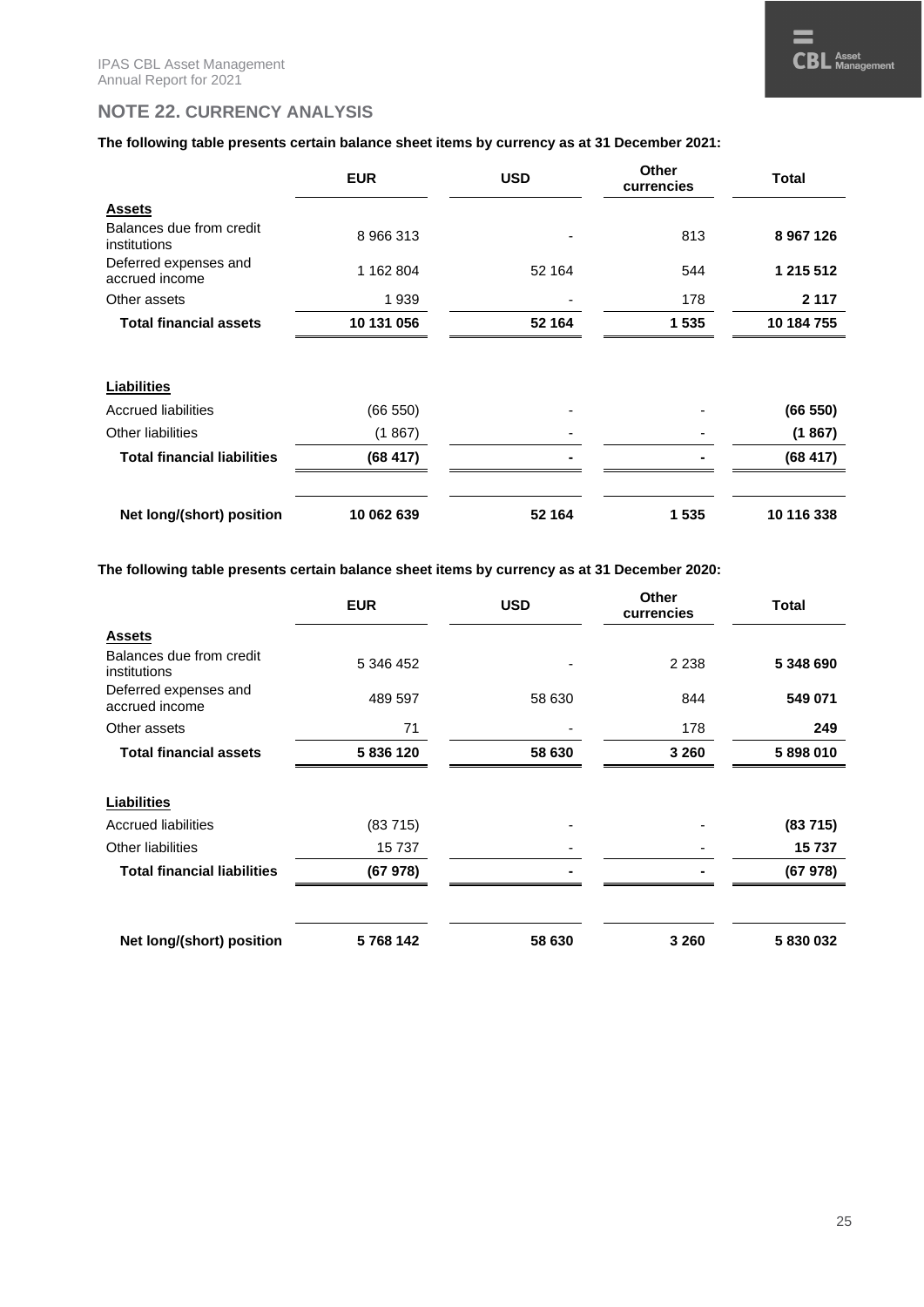#### **NOTE 23. ASSETS AND LIABILITIES' CONTRACTUAL MATURITY STRUCTURE**

|                                           | <b>EUR</b>       |                   |                    |                  |              |  |
|-------------------------------------------|------------------|-------------------|--------------------|------------------|--------------|--|
|                                           | Up to 1<br>month | $1 - 6$<br>months | $6 - 12$<br>months | $1 - 5$<br>years | <b>Total</b> |  |
| <b>Assets</b>                             |                  |                   |                    |                  |              |  |
| Balances due from credit<br>institutions  | 8 9 67 1 26      |                   |                    |                  | 8 967 126    |  |
| Deferred expenses and<br>accrued income   | 532 156          | 683 356           |                    |                  | 1 215 512    |  |
| Other assets                              |                  | 2 1 1 7           |                    |                  | 2 1 1 7      |  |
| <b>Total financial assets</b>             | 9 499 282        | 685 473           |                    |                  | 10 184 755   |  |
| <b>Liabilities</b>                        |                  |                   |                    |                  |              |  |
| Accrued liabilities                       | (60398)          | (6 152)           |                    |                  | (66 550)     |  |
| Other liabilities                         |                  | (1867)            |                    |                  | (1867)       |  |
| <b>Total financial liabilities</b>        | (60398)          | (8019)            |                    |                  | (68417)      |  |
| Liabilities for leased tangible<br>assets | (3349)           | (16768)           | (20 173)           | (40 512)         | (80 802)     |  |
| Net long/(short) position                 | 9 435 535        | 660 686           | (20 173)           | (40 512)         | 10 035 536   |  |

#### **The following table presents balance sheet items by their remaining maturity as at 31 December 2021:**

**The following table presents balance sheet items by their remaining maturity as at 31 December 2020:** 

|                                           | <b>EUR</b>       |                   |                    |                  |           |  |
|-------------------------------------------|------------------|-------------------|--------------------|------------------|-----------|--|
|                                           | Up to 1<br>month | $1 - 6$<br>months | $6 - 12$<br>months | $1 - 5$<br>years | Total     |  |
| <b>Assets</b>                             |                  |                   |                    |                  |           |  |
| Balances due from credit<br>institutions  | 5 348 690        |                   |                    |                  | 5 348 690 |  |
| Deferred expenses and<br>accrued income   | 549 071          |                   |                    |                  | 549 071   |  |
| Other assets                              |                  | 71                |                    | 178              | 249       |  |
| <b>Total financial assets</b>             | 5 897 761        | 71                |                    | 178              | 5898010   |  |
| <b>Liabilities</b>                        |                  |                   |                    |                  |           |  |
| <b>Accrued liabilities</b>                | (43 715)         | (40 000)          |                    |                  | (83715)   |  |
| Other liabilities                         | (15 737)         |                   |                    |                  | (15737)   |  |
| <b>Total financial liabilities</b>        | (59 452)         | (40000)           |                    |                  | (99 452)  |  |
| Liabilities for leased tangible<br>assets | (3331)           | (16676)           | (20 062)           | (80 803)         | (120 872) |  |
| Net long/(short) position                 | 5834978          | (56605)           | (20062)            | (80625)          | 5 677 686 |  |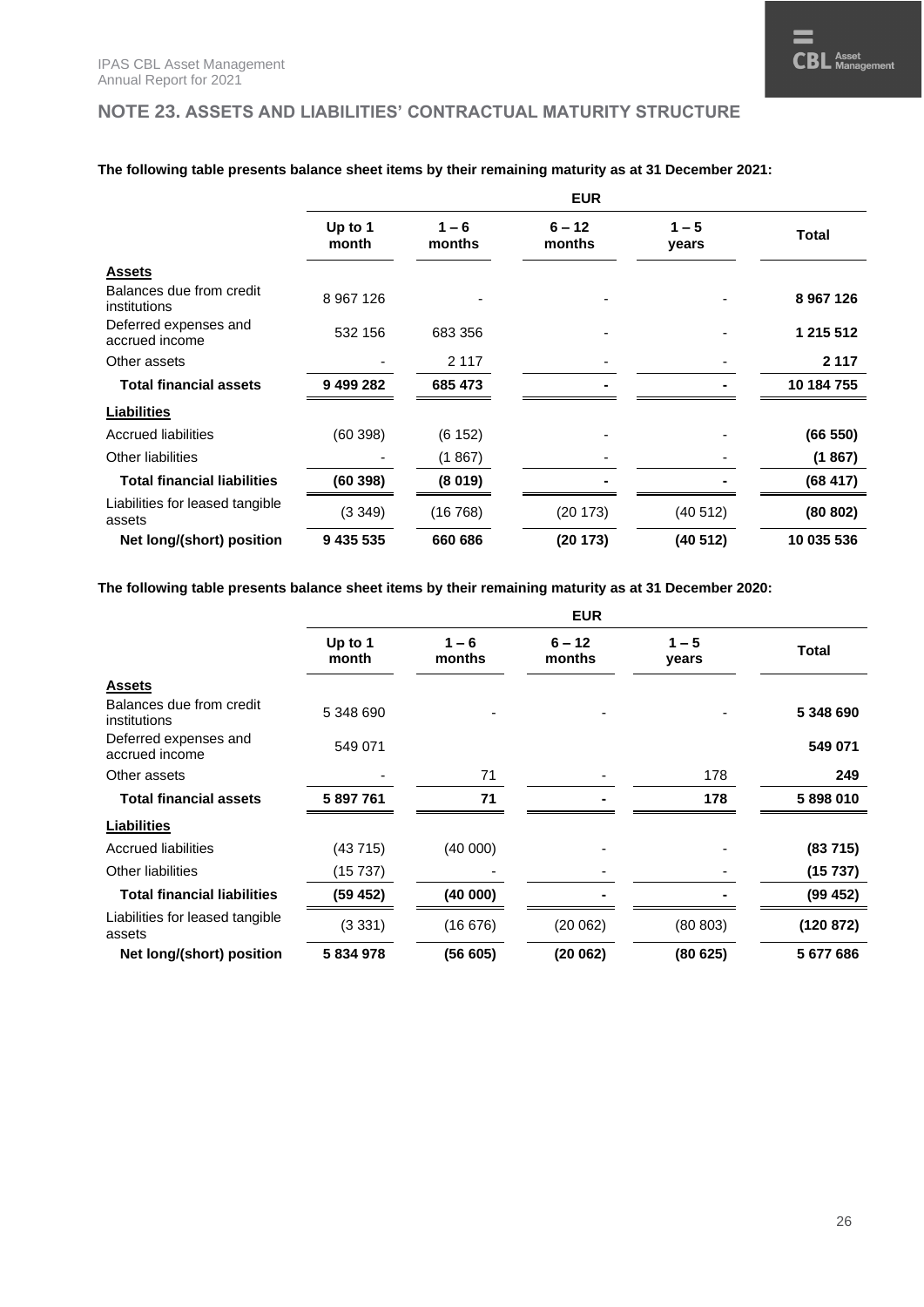#### **NOTE 24. RELATED PARTY TRANSACTIONS**

The Company is a wholly owned subsidiary of AS Citadele banka. Other companies referred to as related parties are Citadele Group companies.

#### **Amounts due from and to related parties**

| 31/12/2021<br>31/12/2020<br><b>Assets</b><br>Due from AS Citadele banka<br>8967126<br>5 348 690<br>80 545<br>120 817<br>Due from AS Citadele banka (Right-of-use asset under IFRS 16)<br>Due to AAS CBL Life<br>8925<br>7654<br>9 056 596<br><b>Total</b><br>5 477 161<br><b>Liabilities</b><br>Due to AAS CBL Life<br>19653<br>11 668<br>Due to AS Citadele banka (lease liabilities under IFRS 16)<br>80 803<br>120 872<br><b>Total liabilities</b><br>100 456<br>132 540 | <b>EUR</b> |  |  |
|-----------------------------------------------------------------------------------------------------------------------------------------------------------------------------------------------------------------------------------------------------------------------------------------------------------------------------------------------------------------------------------------------------------------------------------------------------------------------------|------------|--|--|
|                                                                                                                                                                                                                                                                                                                                                                                                                                                                             |            |  |  |
|                                                                                                                                                                                                                                                                                                                                                                                                                                                                             |            |  |  |
|                                                                                                                                                                                                                                                                                                                                                                                                                                                                             |            |  |  |
|                                                                                                                                                                                                                                                                                                                                                                                                                                                                             |            |  |  |
|                                                                                                                                                                                                                                                                                                                                                                                                                                                                             |            |  |  |
|                                                                                                                                                                                                                                                                                                                                                                                                                                                                             |            |  |  |
|                                                                                                                                                                                                                                                                                                                                                                                                                                                                             |            |  |  |
|                                                                                                                                                                                                                                                                                                                                                                                                                                                                             |            |  |  |
|                                                                                                                                                                                                                                                                                                                                                                                                                                                                             |            |  |  |
|                                                                                                                                                                                                                                                                                                                                                                                                                                                                             |            |  |  |

#### **Income and expenses from related parties**

|                                                                       | <b>EUR</b> |         |  |
|-----------------------------------------------------------------------|------------|---------|--|
| <b>Income</b>                                                         | 2021       | 2020    |  |
| Commission income from AAS CBL Life                                   | 94 843     | 68759   |  |
| <b>Total income</b>                                                   | 94 843     | 68759   |  |
| <b>Expenses</b>                                                       |            |         |  |
| Interest expenses to AS Citadele banka                                | 5715       | 115     |  |
| Interest expenses to SIA Citadeles moduli                             |            | 1 1 2 0 |  |
| Commission expenses to AS Citadele banka                              | 511 391    | 784 322 |  |
| Commission expenses to AAS CBL Life                                   | 68 892     | 49 922  |  |
| Other expenses to AS Citadele banka                                   | 50 489     | 50 489  |  |
| Lease and maintenance of premises expenses to AS Citadele banka       | 13 654     | 2 2 7 6 |  |
| Lease and maintenance of premises expenses to SIA Citadeles<br>moduli |            | 20 953  |  |
| Amortisation AS Citadele banka (Right-of-use asset under IFRS 16)     | 40 272     | 6712    |  |
| Amortisation SIA Citadeles moduli (Right-of-use asset under IFRS 16)  |            | 60 248  |  |
| <b>Total expenses</b>                                                 | 690 413    | 976 157 |  |

#### **Assets under management from related parties**

|              | <b>EUR</b> |            |  |  |
|--------------|------------|------------|--|--|
|              | 31/12/2021 | 31/12/2020 |  |  |
| AAS CBL Life | 57 565 820 | 47 145 157 |  |  |
| <b>Total</b> | 57 565 820 | 47 145 157 |  |  |
|              |            |            |  |  |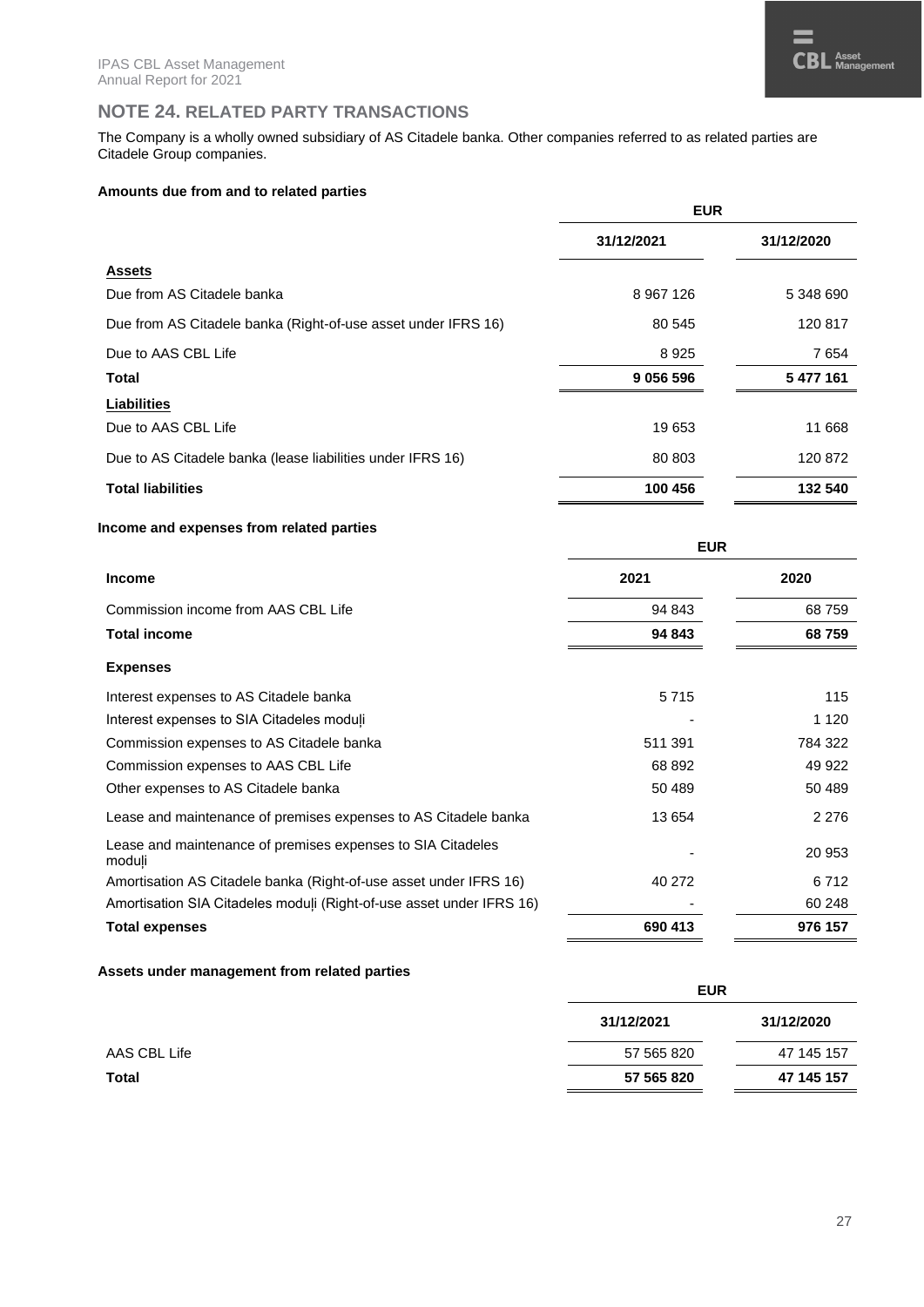#### **NOTE 25. ASSETS UNDER MANAGEMENT**

The table below provides an analysis of total assets under management (including investment funds and pension plans managed by the Company) on behalf of customers by investment type.

|                                                             | 31/12/2021          |          | 31/12/2020             |         |
|-------------------------------------------------------------|---------------------|----------|------------------------|---------|
|                                                             | <b>EUR thousand</b> | %        | <b>EUR</b><br>thousand | %       |
| <b>Debt securities</b>                                      |                     |          |                        |         |
| Securities of credit institutions                           | 62 109              | 5.20%    | 33 237                 | 3.15%   |
| Corporate securities                                        | 205 936             | 17.25%   | 215 544                | 20.40%  |
| Central government bonds                                    | 94 382              | 7.91%    | 89 583                 | 8.48%   |
| Financial institution bonds                                 | 22732               | 1.90%    | 21 7 8 7               | 2.06%   |
| Municipality bonds                                          | 5 1 7 7             | 0.43%    | 6 2 8 6                | 0.59%   |
| Total debt securities and other<br>fixed income securities: | 390 336             | 32.70%   | 366 437                | 34.68%  |
| <b>Other investments</b>                                    |                     |          |                        |         |
| Investment funds                                            | 650 712             | 54.51%   | 493 864                | 46.74%  |
| <b>Shares</b>                                               | 116 175             | 9.73%    | 71 771                 | 6.79%   |
| Cash                                                        | 33 665              | 2.82%    | 89 885                 | 8.51%   |
| Term deposits                                               |                     | 0.00%    | 28 512                 | 2.70%   |
| Real estate property                                        | 4820                | 0.40%    | 4 2 4 7                | 0.40%   |
| Derivatives                                                 | (1887)              | $-0.16%$ | 1961                   | 0.19%   |
| Total other investments:                                    | 803 485             | 67.30%   | 690 240                | 65.32%  |
| Total debt securities and other<br>investments              | 1 193 821           | 100.00%  | 1056677                | 100.00% |

Investment funds established and managed and state funded pension plans managed by the Company by net assets:

|                                              | 31/12/2021          |        | 31/12/2020             |        |
|----------------------------------------------|---------------------|--------|------------------------|--------|
|                                              | <b>EUR thousand</b> | %      | <b>EUR</b><br>thousand | %      |
| <b>State funded pension schemes</b>          |                     |        |                        |        |
| CBL Aktīvais ieguldījumu plāns               | 533 057             | 56.74% | 445 674                | 52.34% |
| CBL Universālais ieguldījumu plāns           | 237 624             | 25.29% | 169 374                | 19.89% |
| CBL dzīves cikla plāns "Millennials"         | 33 4 22             | 3.56%  | 15 720                 | 1.85%  |
| CBL Ilgtspējīgu iespēju ieguldījumu<br>plāns | 10 806              | 1.15%  | 5869                   | 0.69%  |
| Investment plan DAUGAVA *                    |                     |        | 34 211                 | 4.02%  |
| Investment plan VENTA *                      |                     |        | 30 003                 | 3.52%  |
| Investment plan GAUJA *                      |                     |        | 44 322                 | 5.21%  |
| <b>Total state funded pension</b><br>schemes | 814 909             | 86.75% | 745 173                | 87.51% |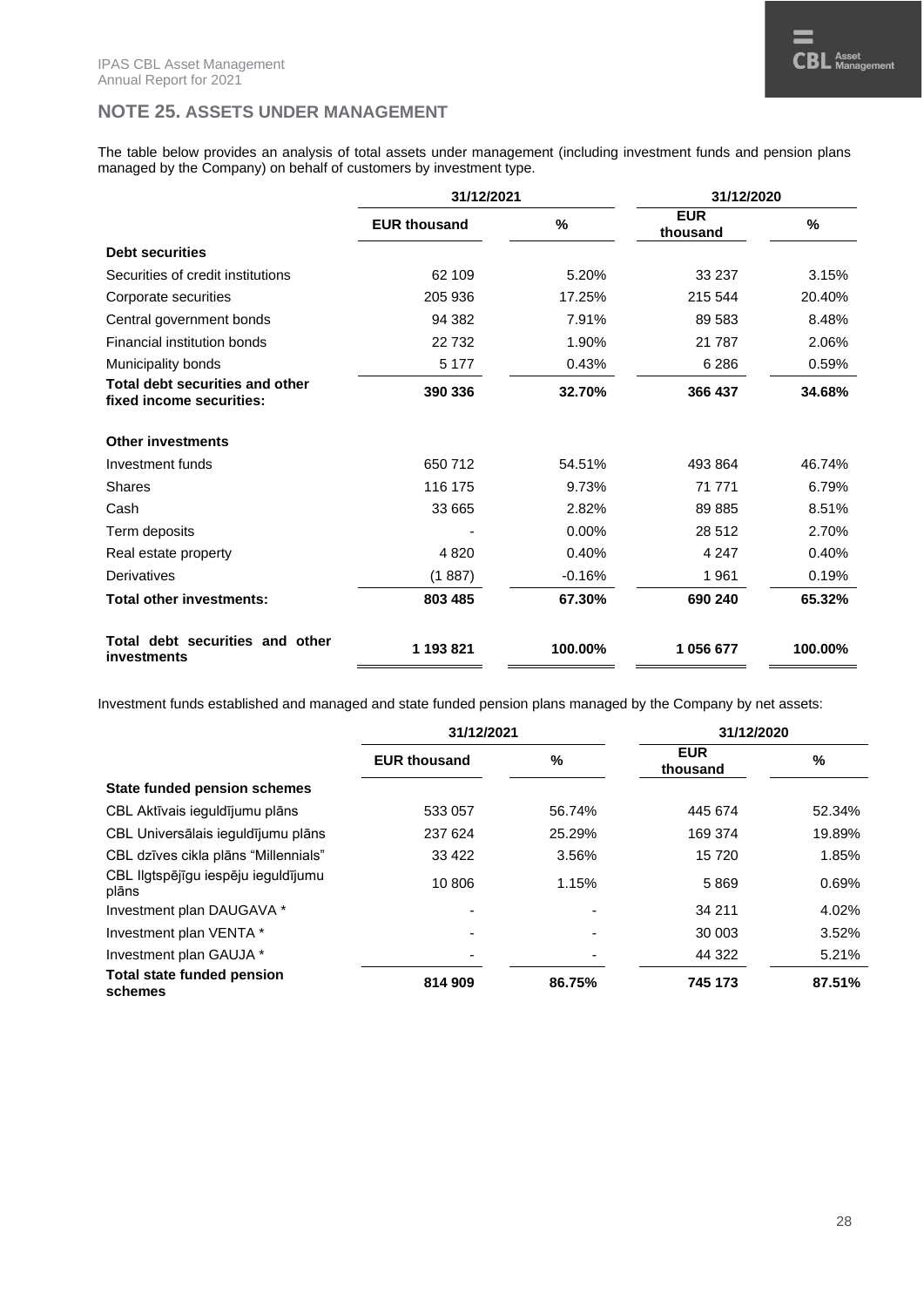| IF CBL Eastern European Bond                                            | 5700    | 0.61%   | 5720    | 0.67%   |
|-------------------------------------------------------------------------|---------|---------|---------|---------|
| fund R Acc USD                                                          |         |         |         |         |
| IF CBL Russian Equity Fund                                              |         |         | 3 0 9 9 | 0.36%   |
| IF CBL Prudent Opportunities fund<br><b>EUR</b>                         | 974     | 0.10%   | 631     | 0.07%   |
| IF CBL Optimal Opportunities fund<br><b>EUR</b>                         | 8788    | 0.94%   | 4866    | 0.57%   |
| IF CBL Optimal Opportunities fund<br><b>USD</b>                         | 1 0 1 0 | 0.11%   | 187     | 0.02%   |
| SAIF Baltic Pearl Real Estate Fund                                      | 4629    | 0.49%   | 4 0 6 8 | 0.48%   |
| IF CBL European Leaders Equity<br>Fund ***                              | 14 278  | 1.52%   | 8622    | 1.01%   |
| IF CBL US Leaders Equity Fund<br>Klase R Acc EUR (hedged)**             | 10 119  | 1.08%   |         |         |
| IF CBL US Leaders Equity Fund<br>Klase R Acc USD**                      | 8076    | 0.86%   |         |         |
| IF CBL Global Emerging Markets<br>Bond Fund Klase R Acc EUR<br>(hedged) | 22 137  | 2.36%   | 22 413  | 2.63%   |
| IF CBL Global Emerging Markets<br>Bond Fund Klase R Acc USD             | 3682    | 0.39%   | 3486    | 0.41%   |
| <b>Total investment funds</b>                                           | 124 517 | 13.25%  | 106 340 | 12.49%  |
| <b>Total pension plans and</b><br>investment funds                      | 939 426 | 100.00% | 851 513 | 100.00% |

\* In the reporting period, the state funded pension plans of IPAS PNB Asset Management, a subsidiary of AS PNB Banka in liquidation, DAUGAVA, VENTA and GAUJA acquired in 2020 with total assets under management amounting to EUR 102.8 million and 55.8 thousand participants were merged with CBL plans on 5 October.

\*\* In the reporting period, the Company created new equity funds IF CBL US Leaders Equity Fund Klase R Acc USD and IF CBL US Leaders Equity Fund Klase R Acc EUR (hedged).

\*\*\* During the reporting period IF CBL Russian Equity Fund was merged with IF CBL US Leaders Equity Fund Klase R Acc USD

#### **NOTE 26. SUBSEQUENT EVENTS**

A subsequent event that followed the reporting date and was not related to normal functioning of the financial market was the rapid escalation of the geopolitical tension in Eastern Europe which transformed into an invasion of Ukraine by Russia in the second half of February. As at the date of these financial statements, a war is raging in Ukraine with no signs of deescalation in sight and the uncertainty is enormous. However, it is predictable already now that the events unfolding in and around Ukraine (such as sanctions imposed on Russia, steep rises in prices of energy resources etc.) will have a detrimental effect on the pace of economic growth worldwide, will contribute to increased volatility in financial markets and affect the investor sentiment. The management has assessed the potential direct and indirect impact of the geopolitical situation on the Company's operations. According to the management, the geopolitical tension may have an adverse effect on the valuation of financial assets under its management and it cannot be precluded that a higher than normal outflow of customer funds will be observed from private portfolios and UCITS funds managed by the Company. It would make it difficult to achieve the rather ambitious targets set in the Company's budget for 2022 for asset management, commission fees and profit. At the same time, the impact of these circumstances on the ability of the Company to continue as a going concern is not perceived by the management as material. The Company will continue to receive commission income, although in smaller amounts, and its liquidity position is strong, and is maintained in non-cash format and is not subject to trends on the financial market.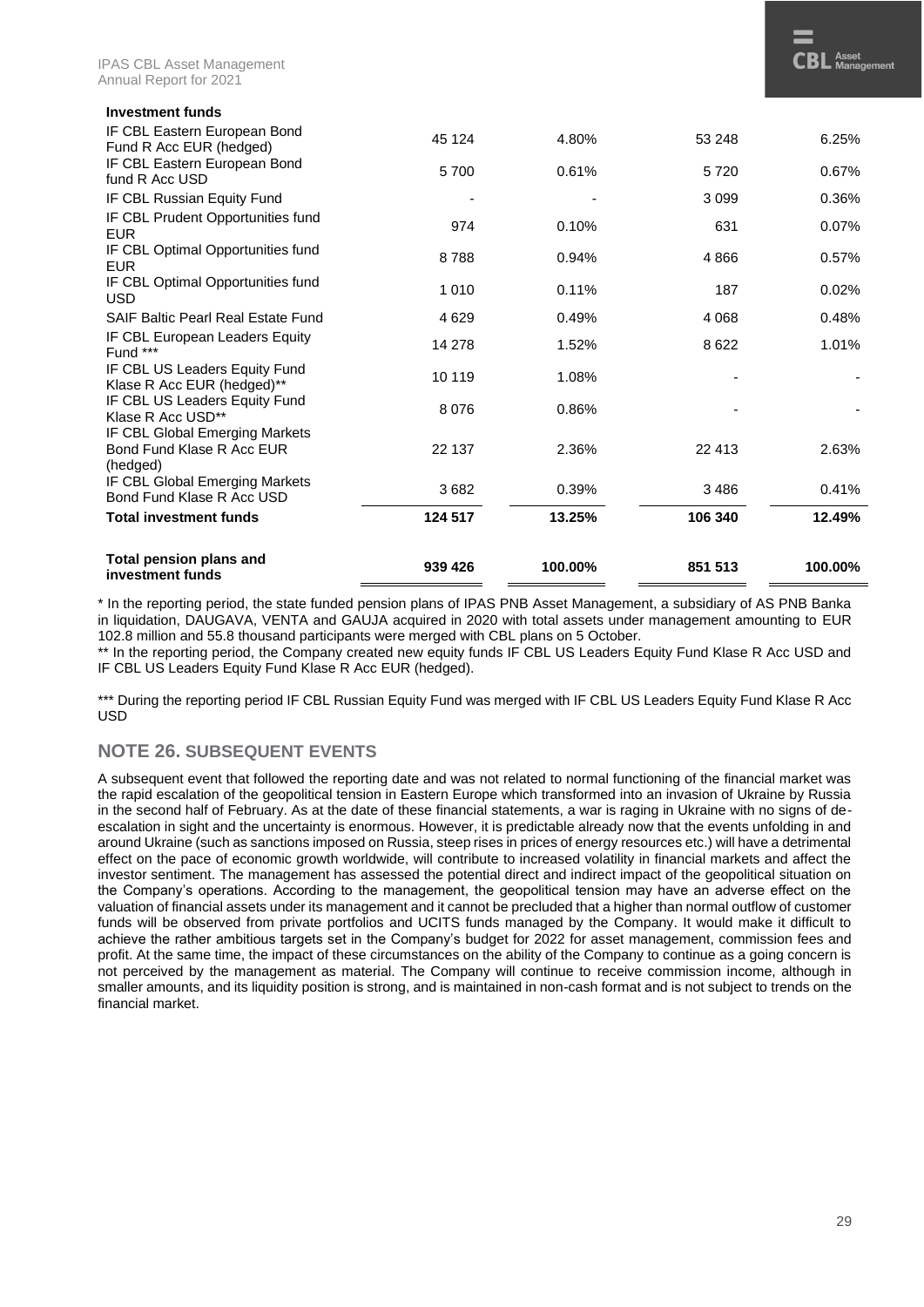

KPMG Baltics SIA Vesetas iela 7 Riga, LV-1013 Latvia

T: + 371 67038000 kpmg.com/lv [kpmg@kpmg.lv](mailto:kpmg@kpmg.lv)

### **Independent Auditors' Report**

#### **To the shareholder of IPAS CBL Asset Management**

#### Report on the Audit of the separate Financial Statements

#### *Our Opinion on the separate Financial Statements*

We have audited the accompanying separate financial statements of IPAS CBL Asset Management ("the Company") set out on pages 8 to 29 of the accompanying Annual Report, which comprise:

- separate balance sheet as at 31 December 2021,
- separate income statement for the year then ended,
- separate statement of changes to shareholder's equity for the year then ended,
- separate statement of cash flows for the year then ended, and
- notes to the separate financial statements, which include a summary of significant accounting policies and other explanatory notes.

In our opinion, the accompanying separate financial statements give a true and fair view of the separate financial position of IPAS CBL Asset Management as at 31 December 2021, and of its separate financial performance and its separate cash flows for the year then ended in accordance with International Financial Reporting Standards (IFRSs) as adopted by the European Union.

#### *Basis for Opinion*

In accordance with the 'Law on Audit Services' of the Republic of Latvia we conducted our audit in accordance with International Standards on Auditing adopted in the Republic of Latvia (ISAs). Our responsibilities under those standards are further described in the *Auditors' Responsibility for the Audit of the separate Financial Statements* section of our report.

We are independent of the Company in accordance with the International Ethics Standards Board for Accountants' International Code of Ethics for Professional Accountants (including International Independence Standards) (IESBA Code) and independence requirements included in the 'Law on Audit Services' of the Republic of Latvia that are relevant to our audit of the fin separate financial statements in the Republic of Latvia. We have also fulfilled our other professional ethics responsibilities and objectivity requirements in accordance with the IESBA Code and the 'Law on Audit Services' of the Republic of Latvia.

We believe that the audit evidence we have obtained is sufficient and appropriate to provide a basis for our opinion.

#### *Key Audit Matters*

Key audit matters are those matters that, in our professional judgment, were of most significance in our audit of the separate financial statements of the current period. These matters were addressed in the context of our audit of the separate financial statements as a whole, and in forming our opinion thereon, and we do not provide a separate opinion on these matters.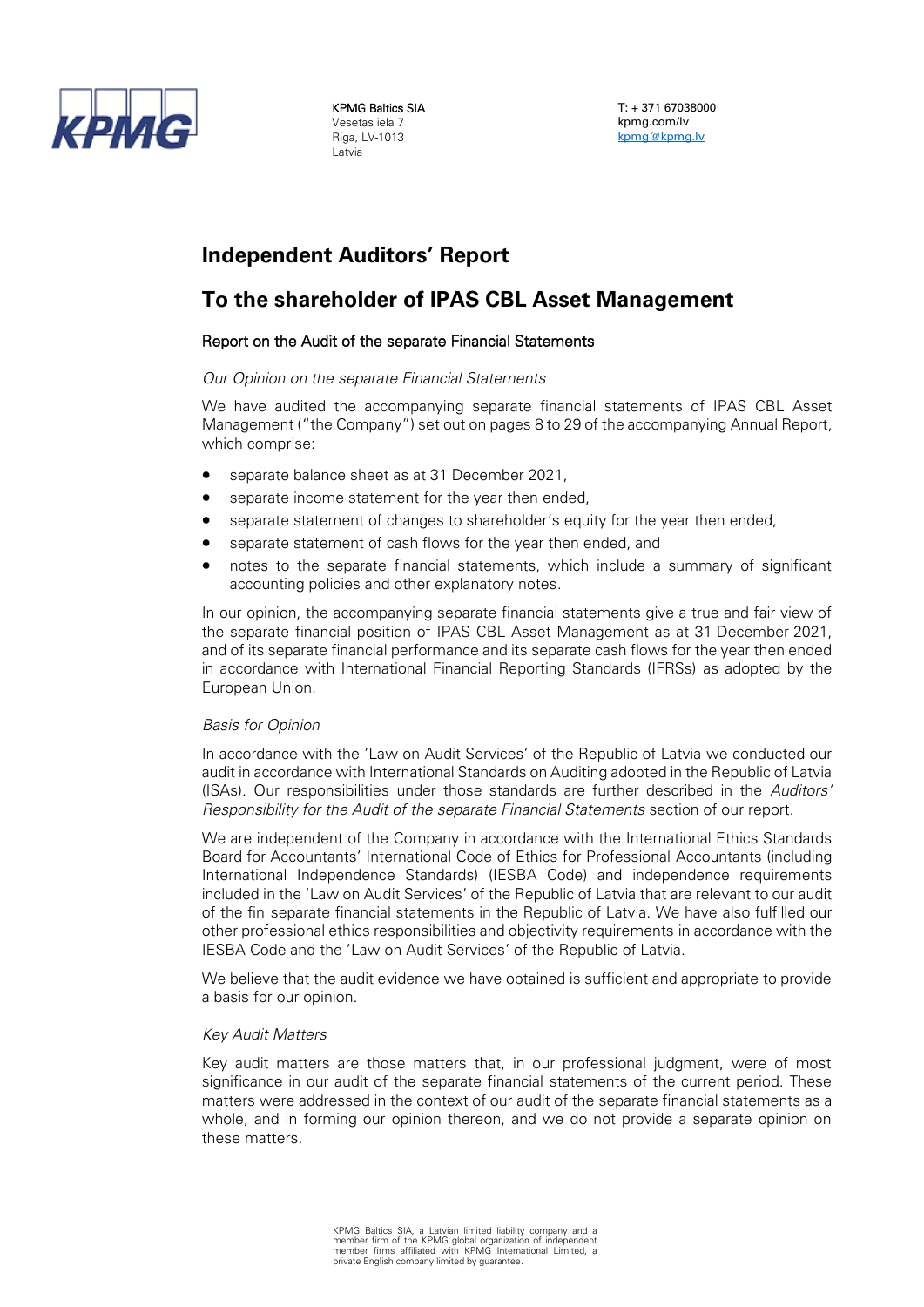

We have determined the matter described below to be the key audit matter to be communicated in our report.

#### Existence and accuracy of revenue

The Company's revenue for the year ended 31 December 2021 amounted to EUR 6 983 453 (2020: EUR 5 130 318).

Reference to the separate financial statements: Note 2 'Income and expense recognition' on page 13 (accounting policy); Note 3 'Commission and fee income' on page 17 (notes to the separate financial statements).

#### *Key Audit Matter CHECKER Audit Matter CULTER AUDIT COUR RESPONSE*

As described in Note 1 to the separate financial statements, the Company provides asset management services for a number of investment funds, state-funded pension schemes and private pension fund pension plans, as well as administers individually managed portfolios for the benefit of third parties.

Revenue from this activity is generated as a fixed fee for management services and a variable fee for meeting return criteria. The fixed fee for management services is calculated as a fixed percentage of the net asset value of the managed fund, plan or separately managed portfolios, while the variable fee for meeting certain criteria is calculated using the formula in the fund prospectus and is linked to the growth of fund's asset value.

We paid special attention to this area because it involves a large number of day-today transactions that affect revenue, as well as operational complexity due to the large number of investments generated and the different fees and conditions that apply to them.

Our audit procedures included, among others:

- Documenting, assessing and testing the design, implementation and operating effectiveness of the key internal controls of the Company relating to the calculation and recognition of fee income, and of internal controls over daily revaluation of the net asset values of the investment vehicles under management.
- We compared the rates and calculation formulas used in the calculation of fees with those provided in the prospectuses of the funds or plans managed by the Company.
- For the year ended 31 December  $2021$ 
	- we developed an independent forecast of fixed fee income by analytically estimating the fees that should be recognized based on the terms of the contracts and amounts of assets under management according to custodian bank statements;
	- checked the correctness of the calculation of the variable fee income against the conditions of the fund and plan prospectuses and the value of the assets under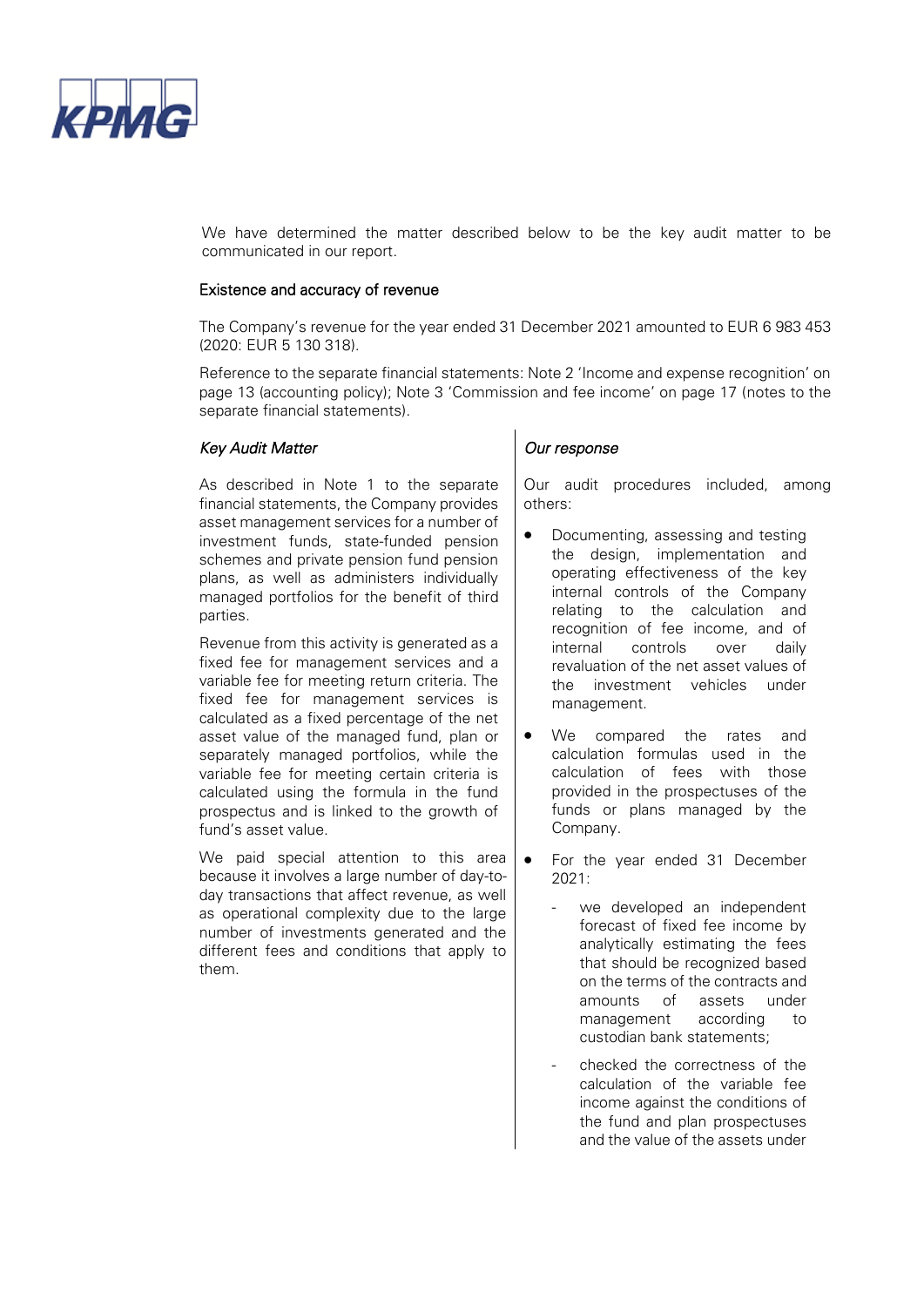

management according to custodian bank statements.

- Reviewed on a sample basis income other than from the management of investment funds or plans against the applicable conditions, primarily<br>for individually managed individually managed portfolios.
- Evaluated the accuracy and completeness of disclosures on revenue recognition against the<br>requirements of applicable requirements financial reporting standards.

#### *Reporting on Other Information*

The Company's management is responsible for the other information. The other information comprises:

- General Information about the Company, as set out on page 3 of the accompanying Annual Report,
- Management Report, as set out on pages 4 , 5 and 6 of the accompanying Annual Report,
- the Statement on Management Responsibility, as set out on page 7 of the accompanying Annual Report.

Our opinion on the separate financial statements does not cover the other information included in the Annual Report, and we do not express any form of assurance conclusion thereon, except as described in the *Other Reporting Responsibilities in Accordance with the Legislation of the Republic of Latvia Related to Other Information* section of our report.

In connection with our audit of the separate financial statements, our responsibility is to read the other information and, in doing so, consider whether the other information is materially inconsistent with the separate financial statements or our knowledge obtained in the audit or otherwise appears to be materially misstated.

If, based on the work we have performed and in light of the knowledge and understanding of the Company and its environment obtained in the course of our audit, we conclude that there is a material misstatement of this other information, we are required to report that fact. We have nothing to report in this regard.

#### *Other Reporting Responsibilities in Accordance with the Legislation of the Republic of Latvia Related to Other Information*

In addition, in accordance with the 'Law on Audit Services' of the Republic of Latvia with respect to the Management Report, our responsibility is to consider whether the Management Report is prepared in accordance with the requirements of the Financial and Capital Market Commission of the Republic of Latvia – "Regulations on the Preparation of Annual Reports and Annual Consolidated Accounts for Banks, Investment Brokerage Firms and Investment Management Companies' ("Regulation No. 113").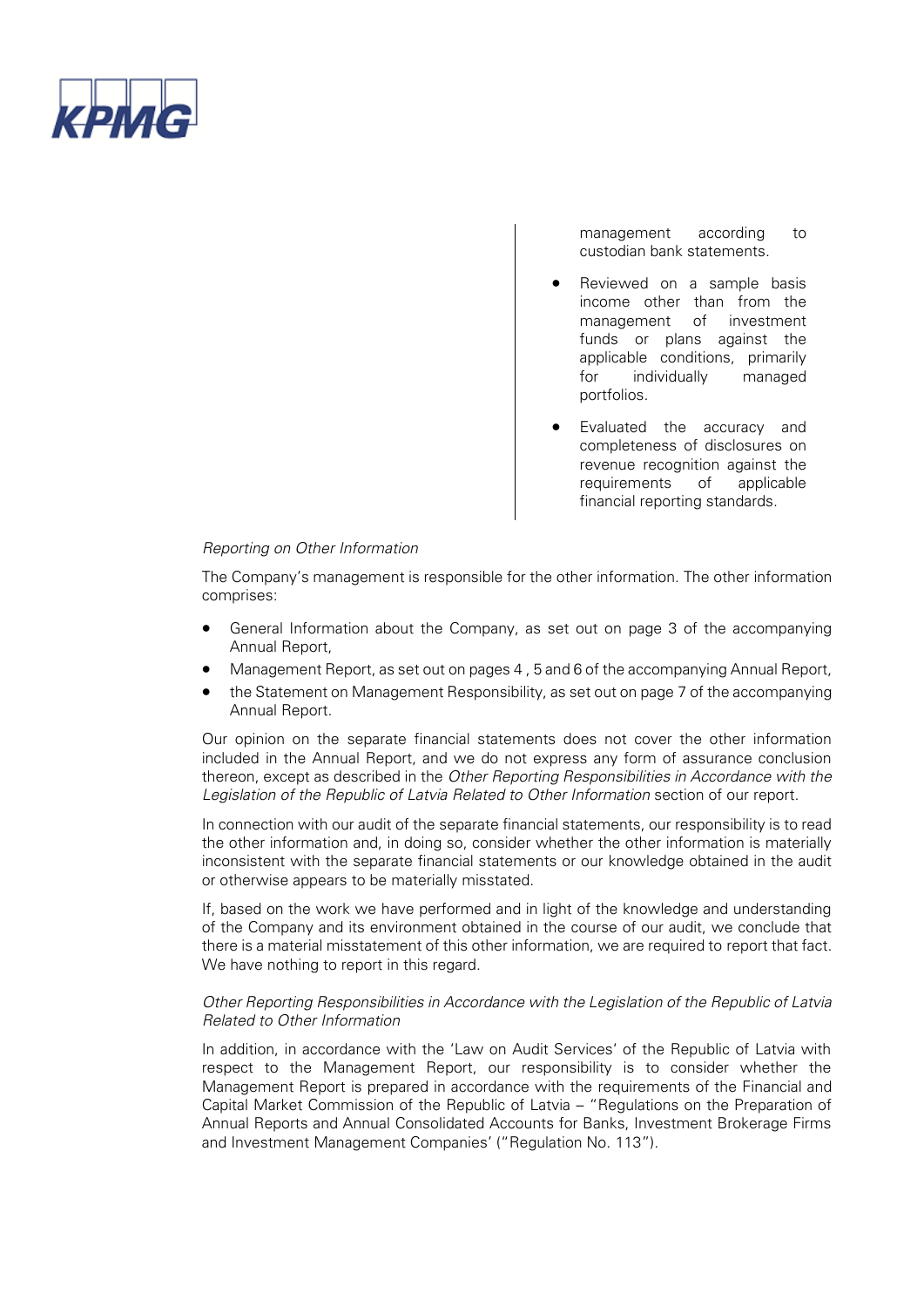

Based solely on the work required to be undertaken in the course of our audit, in our opinion, in all material respects:

- the information given in the Management Report for the financial year for which the separate financial statements are prepared is consistent with the separate financial statements; and
- the Management Report has been prepared in accordance with the requirements of Regulation No. 113 of the Financial and Capital Market Commission of the Republic of Latvia.

*Responsibilities of Management and Those Charged with Governance for the separate Financial Statements*

Management is responsible for the preparation of the separate financial statements that give a true and fair view in accordance with IFRSs as adopted by the European Union and for such internal control as management determines is necessary to enable the preparation of separate financial statements that are free from material misstatement, whether due to fraud or error.

In preparing the separate financial statements, management is responsible for assessing the Company's ability to continue as a going concern, disclosing, as applicable, matters related to going concern and using the going concern basis of accounting unless management either intends to liquidate the Company or to cease operations, or has no realistic alternative but to do so.

Those charged with governance are responsible for overseeing the Company's separate financial reporting process.

#### *Auditors' Responsibility for the Audit of the separate Financial Statements*

Our objectives are to obtain reasonable assurance about whether the separate financial statements as a whole are free from material misstatement, whether due to fraud or error, and to issue an auditors' report that includes our opinion. Reasonable assurance is a high level of assurance, but is not a guarantee that an audit conducted in accordance with ISAs will always detect a material misstatement when it exists. Misstatements can arise from fraud or error and are considered material if, individually or in the aggregate, they could reasonably be expected to influence the economic decisions of users taken on the basis of these separate financial statements.

As part of an audit in accordance with ISAs, we exercise professional judgment and maintain professional scepticism throughout the audit. We also:

- Identify and assess the risks of material misstatement of the separate financial statements, whether due to fraud or error, design and perform audit procedures responsive to those risks, and obtain audit evidence that is sufficient and appropriate to provide a basis for our opinion. The risk of not detecting a material misstatement resulting from fraud is higher than for one resulting from error, as fraud may involve collusion, forgery, intentional omissions, misrepresentations, or the override of internal control.
- Obtain an understanding of internal control relevant to the audit in order to design audit procedures that are appropriate in the circumstances, but not for the purpose of expressing an opinion on the effectiveness of the Company's internal control.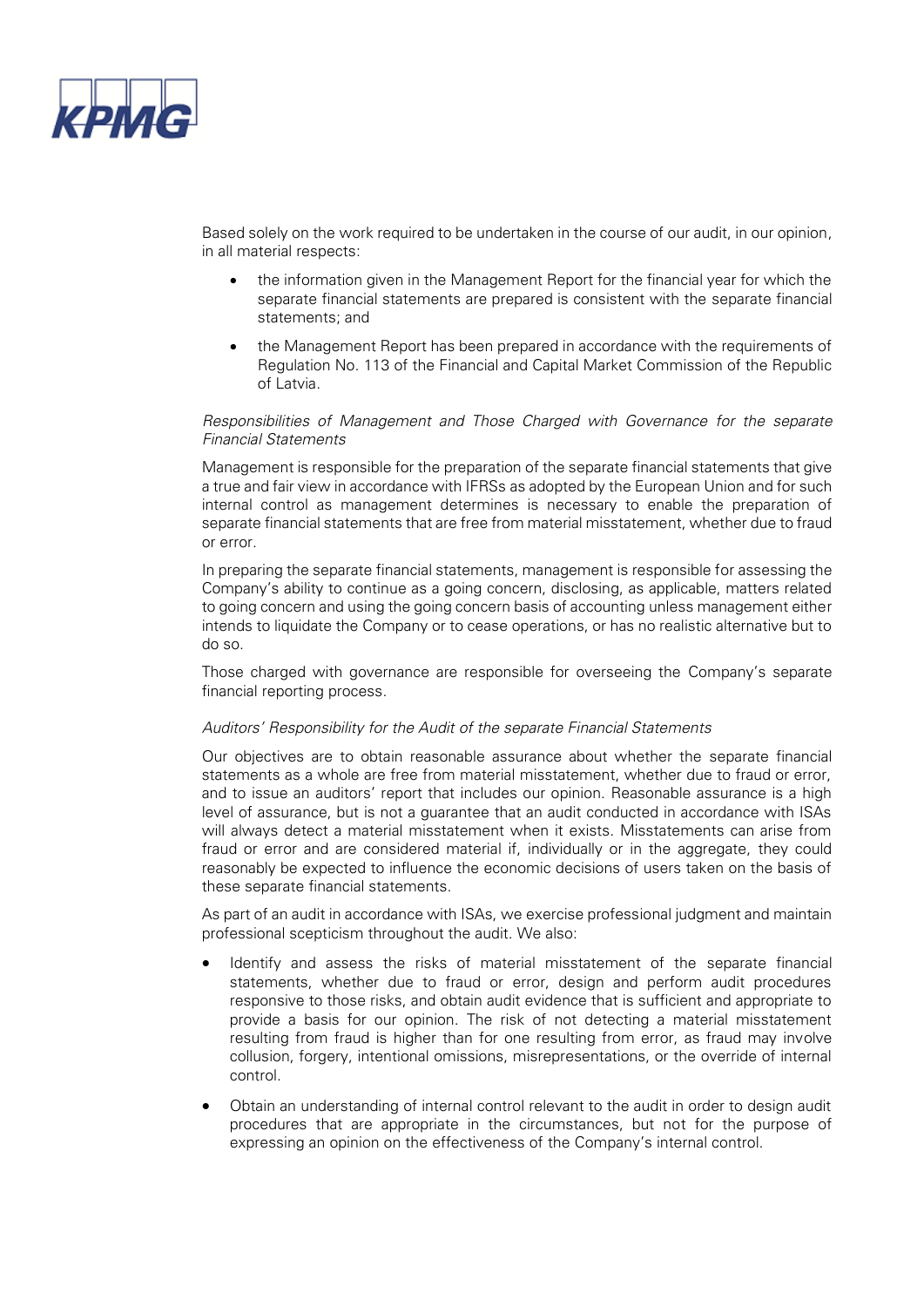

- Evaluate the appropriateness of accounting policies used and the reasonableness of accounting estimates and related disclosures made by management.
- Conclude on the appropriateness of management's use of the going concern basis of accounting and, based on the audit evidence obtained, whether a material uncertainty exists related to events or conditions that may cast significant doubt on the Company's ability to continue as a going concern. If we conclude that a material uncertainty exists, we are required to draw attention in our auditors' report to the related disclosures in the separate financial statements or, if such disclosures are inadequate, to modify our opinion. Our conclusions are based on the audit evidence obtained up to the date of our auditors' report. However, future events or conditions may cause the Company to cease to continue as a going concern.
- Evaluate the overall presentation, structure and content of the separate financial statements, including the disclosures, and whether the separate financial statements represent the underlying transactions and events in a manner that achieves a fair presentation.

We communicate with those charged with governance regarding, among other matters, the planned scope and timing of the audit and significant audit findings, including any significant deficiencies in internal control that we identify during our audit.

We also provide those charged with governance with a statement that we have complied with relevant ethical requirements regarding independence, and communicate with them all relationships and other matters that may reasonably be thought to bear on our independence, and where applicable, actions taken to eliminate threats or safeguards applied.

From the matters communicated with those charged with governance, we determine those matters that were of most significance in the audit of the separate financial statements of the current period and are therefore the key audit matters. We describe these matters in our auditors' report unless law or regulation precludes public disclosure about the matter or when, in extremely rare circumstances, we determine that a matter should not be communicated in our report because the adverse consequences of doing so would reasonably be expected to outweigh the public interest benefits of such communication.

#### Report on Other Legal and Regulatory Requirements

*Other Reporting Responsibilities and Confirmations Required by the Legislation of the Republic of Latvia and the European Union when Providing Audit Services to Public Interest Entities*

We were appointed by those charged with governance on 26 August 2021 to audit the separate financial statements of IPAS CBL Asset Management for the year ended 31 December 2021. Our total uninterrupted period of engagement is 9 years, covering the periods ending 31 December 2013 to 31 December 2021.

We confirm that:

- our audit opinion is consistent with the additional report presented to the Audit Committee of the Company;
- as referred to in the paragraph 37.6 of the 'Law on Audit Services' of the Republic of Latvia we have not provided to the Company the prohibited non-audit services (NASs) referred to of EU Regulation (EU) No 537/2014. We also remained independent of the audited entity in conducting the audit.